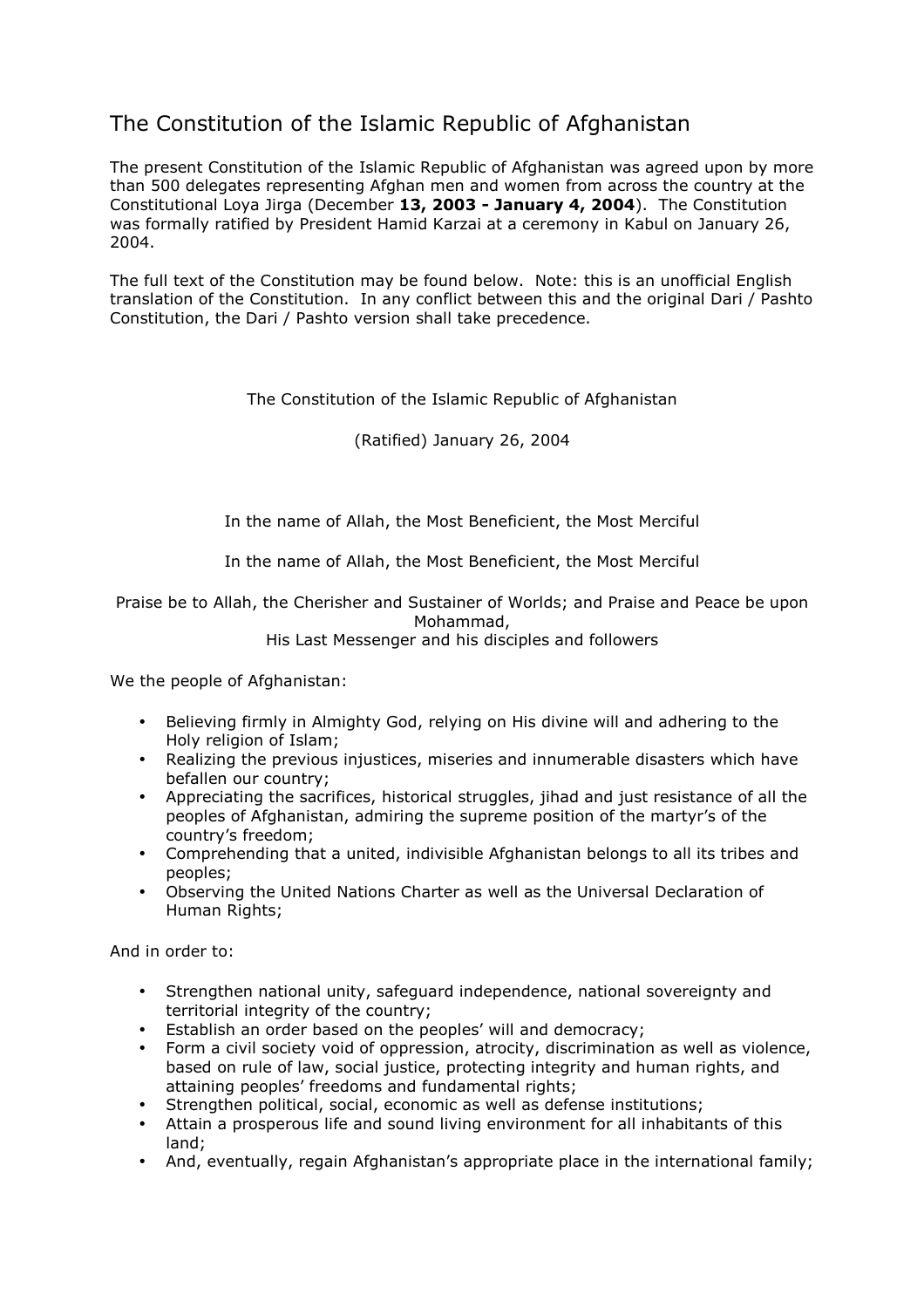Have, herein, approved this constitution in accordance with the historical, cultural and social realities as well as requirements of time through our elected representatives in the Loya Jirga, dated January 3, 2004, held in the city of Kabul.

### Chapter One: State

### Article One

Afghanistan shall be an Islamic Republic, independent, unitary and indivisible state.

### Article Two

The sacred religion of Islam is the religion of the Islamic Republic of Afghanistan. Followers of other faiths shall be free within the bounds of law in the exercise and performance of their religious rituals.

### Article Three

No law shall contravene the tenets and provisions of the holy religion of Islam in Afghanistan.

### Article Four

National sovereignty in Afghanistan shall belong to the nation, manifested directly and through its elected representatives. The nation of Afghanistan is composed of all individuals who possess the citizenship of Afghanistan. The nation of Afghanistan shall be comprised of Pashtun, Tajik, Hazara, Uzbek, Turkman, Baluch, Pachaie, Nuristani, Aymaq, Arab, Qirghiz, Qizilbash, Gujur, Brahwui and other tribes. The word Afghan shall apply to every citizen of Afghanistan. No individual of the nation of Afghanistan shall be deprived of citizenship. The citizenship and asylum related matters shall be regulated by law.

### Article Five

Implementing the provisions of this constitution and other laws, defending independence, national sovereignty, territorial integrity and attaining the security and defense capability of the country shall be the fundamental duties of the state.

# Article Six

The state shall be obligated to create a prosperous and progressive society based on social justice, preservation of human dignity, protection of human rights, realization of democracy, attainment of national unity as well as equality between all peoples and tribes and balance development of all areas of the country.

### Article Seven

The state shall observe the United Nations Charter, inter-state agreements, as well as international treaties to which Afghanistan has joined, and the Universal Declaration of Human Rights. The state shall prevent all kinds of terrorist activities, cultivation and smuggling of narcotics, and production and use of intoxicants.

# Article Eight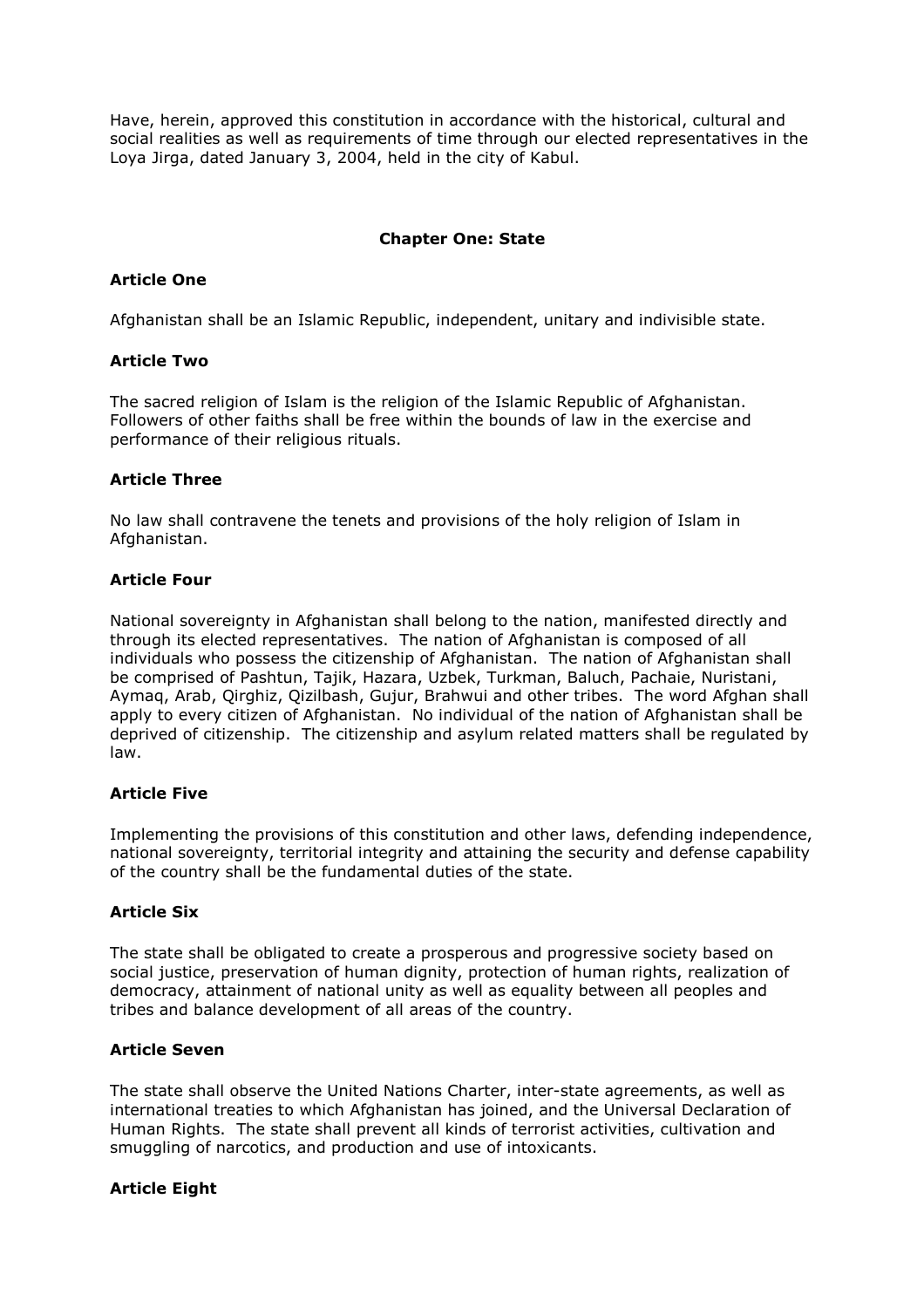The state shall regulate the foreign policy of the country on the basis of preserving the independence, national interests and territorial integrity as well as non-interference, good neighborliness, mutual respect and equality of rights.

# Article Nine

Mines and other subterranean resources as well as historical relics shall be the property of the state. Protection, management and proper utilization of public properties as well as natural resources shall be regulated by law.

# Article Ten

The state shall encourage, protect as well as ensure the safety of capital investment and private enterprises in accordance with the provisions of the law and market economy.

### Article Eleven

Matters related to domestic as well as foreign trade shall be regulated by law in accordance with the economic requirements of the country and public interests.

### Article Twelve

Da Afghanistan Bank shall be independent and the central bank of the state. Currency issuance as well as formulating and implementing the monetary policy of the country shall be, according to provisions of the law, the authority of the central bank. The central bank shall consult the economic committee of the House of People about printing of money. The organization and operation method of Central Bank shall be regulated by law.

### Article Thirteen

The state shall design and implement effective programs for developing industries, expanding production as well as protecting activities of craftsmen to raise the standard of living of the people.

### Article Fourteen

The state, within its financial means, shall design and implement effective programs to develop agriculture and animal husbandry, improve economic, social and living conditions of farmers, herders and settlers as well as the nomads' livelihood. The state shall adopt necessary measures for provision of housing and distribution of public estates to deserving citizens in accordance with the provisions of law and within financial possibilities.

### Article Fifteen

The state shall be obligated to adopt necessary measures to protect and improve forests as well as the living environment.

# Article Sixteen

From amongst Pashto, Dari, Uzbeki, Turkmani, Baluchi, Pachaie, Nuristani, Pamiri and other current languages in the country, Pashto and Dari shall be the official languages of the state. In areas where the majority of the people speak in any one of Uzbeki, Turkmani, Pachaie, Nuristani, Baluchi or Pamiri languages, any of the aforementioned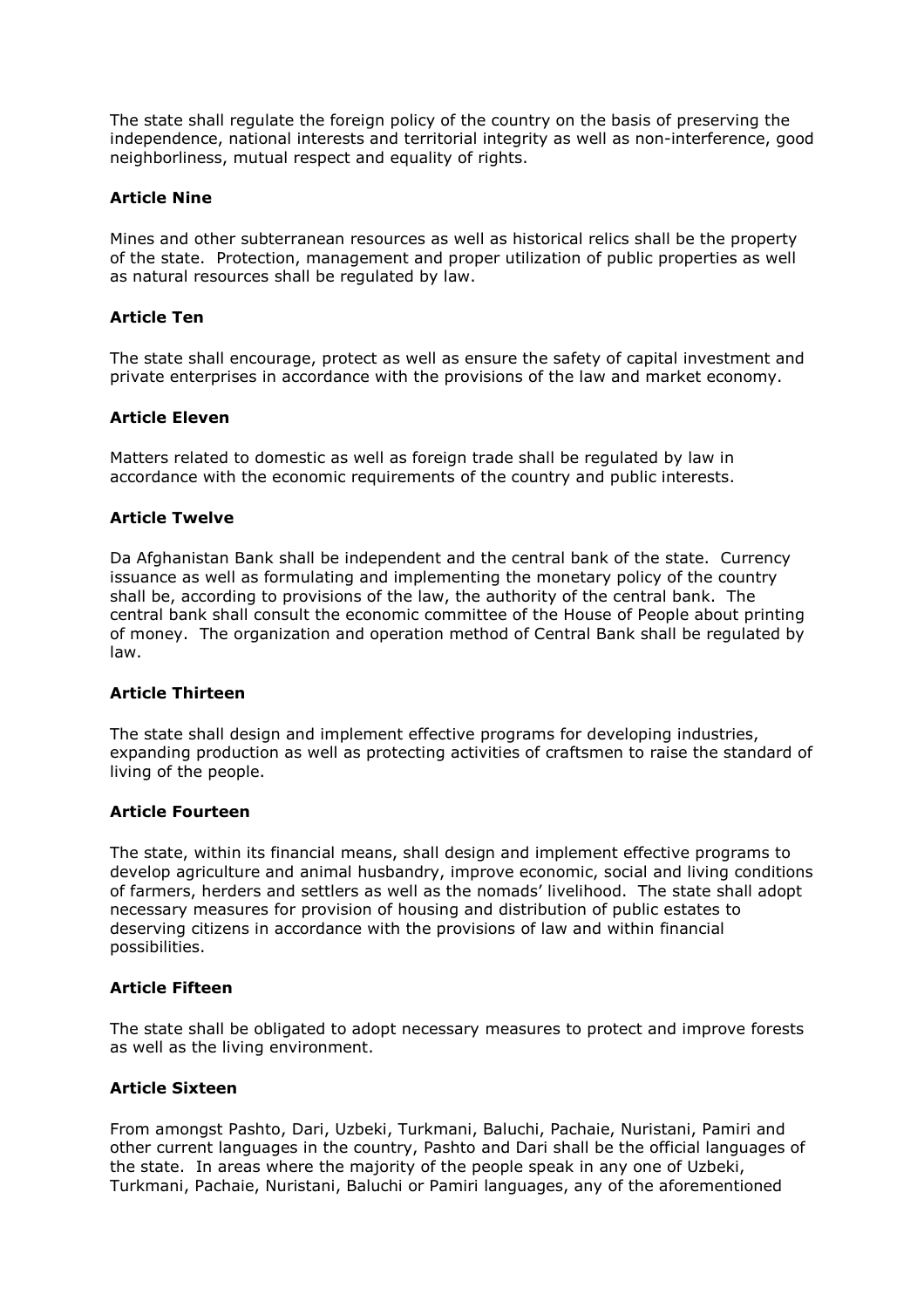language, in addition to Pashto and Dari, shall be the third official language, the usage of which shall be regulated by law. The state shall design and apply effective programs to foster and develop all languages of Afghanistan. Usage of all current languages in the country shall be free in press publications and mass media. Academic and national administrative terminology and usage in the country shall be preserved.

### Article Seventeen

The state shall adopt necessary measures to foster education at all levels, develop religious teachings, regulate and improve the conditions of mosques, religious schools as well as religious centers.

### Article Eighteen

The source for the calendar year of the country shall be based upon the migration of The Prophet (PBUH). The basis for state offices shall be the solar calendar. Fridays, as well as the  $28^{th}$  of Asad and  $8^{th}$  of Saur, shall be public holidays. Other holidays shall be regulated by law.

### Article Nineteen

The flag of Afghanistan shall be made up of three equal parts, with black, red and green colors juxtaposed from left to right vertically. The width of every color shall be half of its length, and at the center of which the national insignia shall be located. The national insignia of Afghanistan shall be comprised of an emblem and a pulpit in white color—at the two corners of which are two flags, inscribed in the top middle the holy phrase "There is no God but Allah and Mohammad is his Prophet, and Allah is Great." This shall be inscribed and superseded on rays of a rising sun, and in its lower part, the year 1919 in the solar calendar, and the word "Afghanistan" encircled on two sides by sheaves of wheat shall be inscribed. The law shall regulate the use of the flag and insignia.

# Article Twenty

The national anthem of Afghanistan shall be in Pashto with the mention of "God is Great" as well as the names of the tribes of Afghanistan.

### Article Twenty-One

The capital of Afghanistan shall be the city of Kabul.

# Chapter Two: Fundamental Rights and Duties of Citizens

### Article Twenty-Two

Any kind of discrimination and distinction between citizens of Afghanistan shall be forbidden. The citizens of Afghanistan, man and woman, have equal rights and duties before the law.

### Article Twenty-Three

Life is the gift of God as well as the natural right of human beings. No one shall be deprived of this except by legal provision.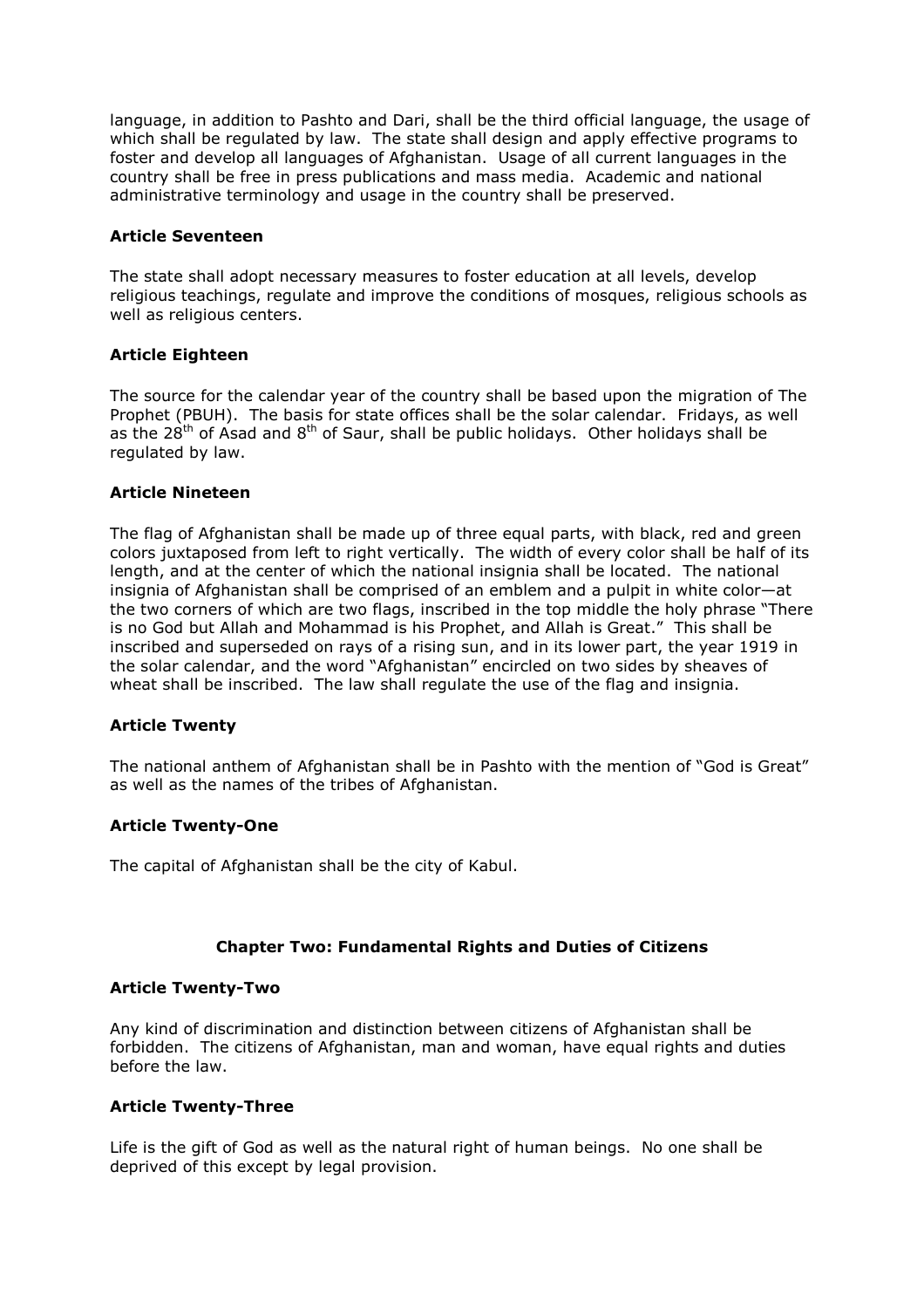### Article Twenty-Four

Liberty is the natural right of human beings. This right has no limits unless affecting others freedoms as well as the public interest, which shall be regulated by law. Liberty and human dignity are inviolable. The state shall respect and protect liberty as well as human dignity.

### Article Twenty-Five

Innocence is the original state. The accused shall be innocent until proven guilty by the order of an authoritative court.

### Article Twenty-Six

Crime is a personal act. Investigation, arrest and detention of an accused as well as penalty execution shall not incriminate another person.

### Article Twenty-Seven

No deed shall be considered a crime unless ruled by a law promulgated prior to commitment of the offense. No one shall be pursued, arrested, or detained without due process of law. No one shall be punished without the decision of an authoritative court taken in accordance with the provisions of the law, promulgated prior to commitment of the offense.

### Article Twenty-Eight

No citizen of Afghanistan accused of a crime shall be extradited to a foreign state without reciprocal arrangements as well as international treaties to which Afghanistan has joined. No Afghan shall be deprived of citizenship or sentenced to domestic or foreign exile.

### Article Twenty-Nine

Persecution of human beings shall be forbidden. No one shall be allowed to or order torture, even for discovering the truth from another individual who is under investigation, arrest, detention or has been convicted to be punished. Punishment contrary to human dignity shall be prohibited.

# Article Thirty

A statement, confession or testimony obtained from an accused or of another individual by means of compulsion shall be invalid. Confession to a crime is a voluntary admission before an authorized court by an accused in a sound state of mind.

### Article Thirty-One

Upon arrest, or to prove truth, every individual can appoint a defense attorney. Immediately upon arrest, the accused shall have the right to be informed of the nature of the accusation, and appear before the court within the time limit specified by law. In criminal cases, the state shall appoint a defense attorney for the indigent. Confidentiality of conversations, correspondence, and communications between the accused and their attorney shall be secure from any kind of violation. The duties and powers of defense attorneys shall be regulated by law.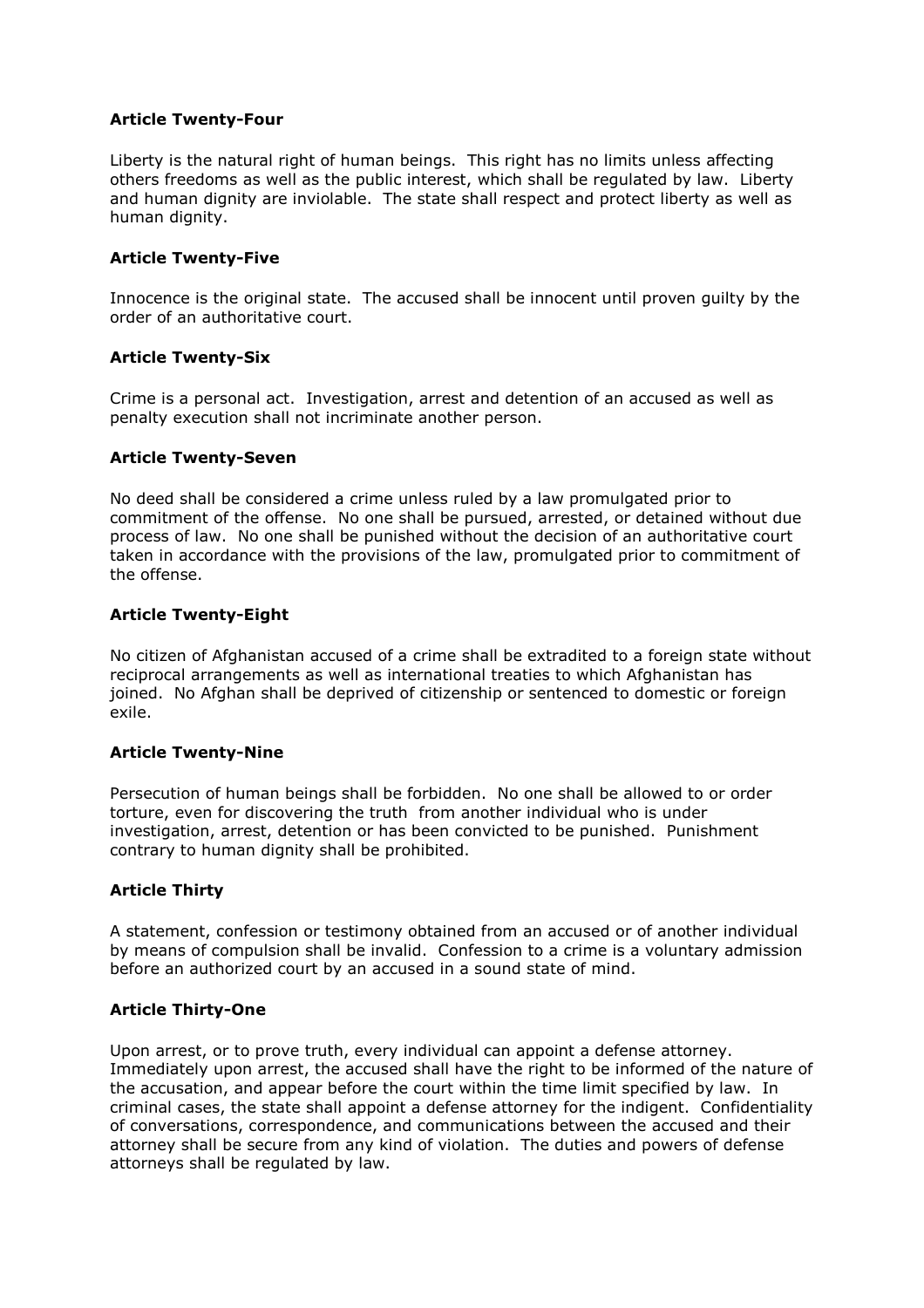### Article Thirty-Two

Debt shall not curtail or deprive the freedom of the individual. The method and means of recovering debt shall be regulated by law.

### Article Thirty-Three

The citizens of Afghanistan shall have the right to elect and be elected. The conditions of exercising this right shall be regulated by law.

### Article Thirty-Four

Freedom of expression shall be inviolable. Every Afghan shall have the right to express thoughts through speech, writing, illustrations as well as other means in accordance with provisions of this constitution. Every Afghan shall have the right, according to provisions of law, to print and publish on subjects without prior submission to state authorities. Directives related to the press, radio and television as well as publications and other mass media shall be regulated by law.

### Article Thirty-Five

To attain moral and material goals, the citizens of Afghanistan shall have the right to form associations in accordance with provisions of the law. The people of Afghanistan shall have the right, in accordance with provisions of the law, to form political parties, provided that:

- 1. Their manifesto and charter shall not contravene the Holy religion of Islam and principles and values enshrined in this constitution;
- 2. Their organizations and financial resources shall be transparent;
- 3. They shall not have military or quasi-military aims and organizations; and
- 4. They shall not be affiliated with foreign political parties or other sources.

Formation and operation of a party on the basis of tribalism, parochialism, language, as well as religious sectarianism shall not be permitted. A party or association formed according to provisions of the law shall not be dissolved without legal causes and the order of an authoritative court.

### Article Thirty-Six

The people of Afghanistan shall have the right to gather and hold unarmed demonstrations, in accordance with the law, for attaining legitimate and peaceful purposes.

### Article Thirty-Seven

Freedom and confidentiality of correspondence, as well as communications of individuals, whether in the form of a letter or via telephone, telegraph, as well as other means, shall be secure from intrusion. The state shall not have the right to inspect personal correspondence and communications, unless authorized by provisions of the law.

### Article Thirty-Eight

Personal residences shall be immune from trespassing. No one, including the state, shall have the right to enter a personal residence or search it without the owners permission or by order of an authoritative court, except in situations and methods delineated by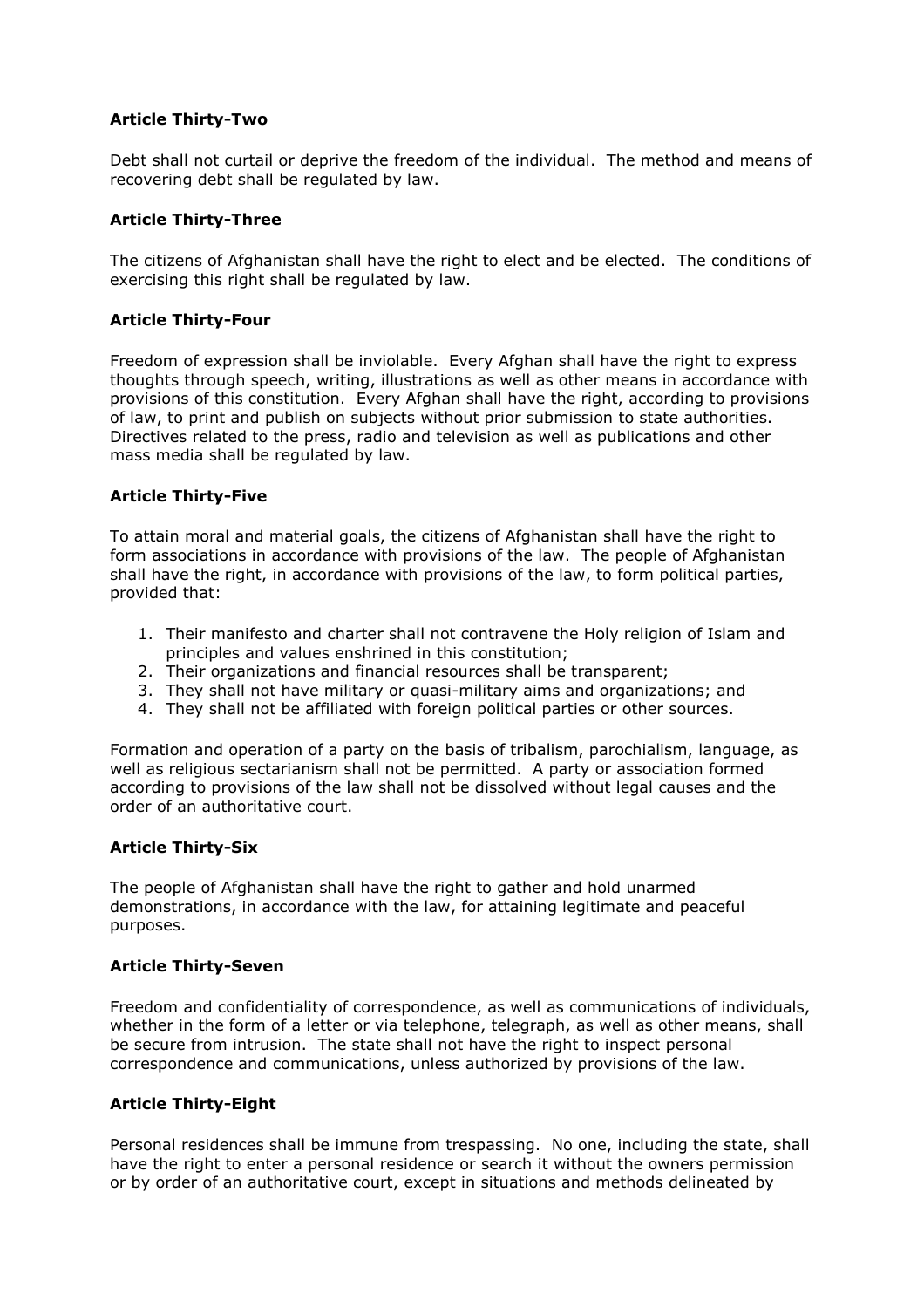law. In case of an evident crime, the responsible official shall enter or search a personal residence without prior court order. The aforementioned official, shall, after entrance or completion of search, obtain a court order within the time limit set by law.

# Article Thirty-Nine

Every Afghan shall have the right to travel and settle in any part of the country, except in areas forbidden by law. Every Afghan shall have the right to travel outside Afghanistan and return, according to the provisions of the law. The state shall protect the rights of the citizens of Afghanistan outside the country.

### Article Forty

Property shall be safe from violation. No one shall be forbidden from owning property and acquiring it, unless limited by the provisions of law. No one's property shall be confiscated without the order of the law and decision of an authoritative court. Acquisition of private property shall be legally permitted only for the sake of public interests, and in exchange for prior and just compensation. Search and disclosure of private property shall be carried out in accordance with provisions of the law.

### Article Forty-One

Foreign individuals shall not have the right to own immovable property in Afghanistan. Lease of immovable property for the purpose of capital investment shall be permitted in accordance with the provisions of the law. The sale of estates to diplomatic missions of foreign countries as well as international organization's to which Afghanistan is a member, shall be allowed in accordance with the provisions of the law.

### Article Forty-Two

Every Afghan shall pay taxes and duties to the state in accordance with the provisions of the law. No taxes or duties shall be levied without legal representation. Tax rates and duties as well as the method of payment shall be determined, with due respect to social justice, by law. This provision shall also apply to foreign individuals and organizations. Every kind of tax, duty as well as paid incomes shall be deposited to a single state account.

### Article Forty-Three

Education is the right of all citizens of Afghanistan, which shall be offered up to the B.A. level in the state educational institutes free of charge by the state. To expand balanced education as well as to provide mandatory intermediate education throughout Afghanistan, the state shall design and implement effective programs and prepare the ground for teaching mother tongues in areas where they are spoken.

### Article Forty-Four

The state shall devise and implement effective programs to create and foster balanced education for women, improve education of nomads as well as eliminate illiteracy in the country.

# Article Forty-Five

The state shall devise and implement a unified educational curricula based on the tenets of the sacred religion of Islam, national culture as well as academic principles, and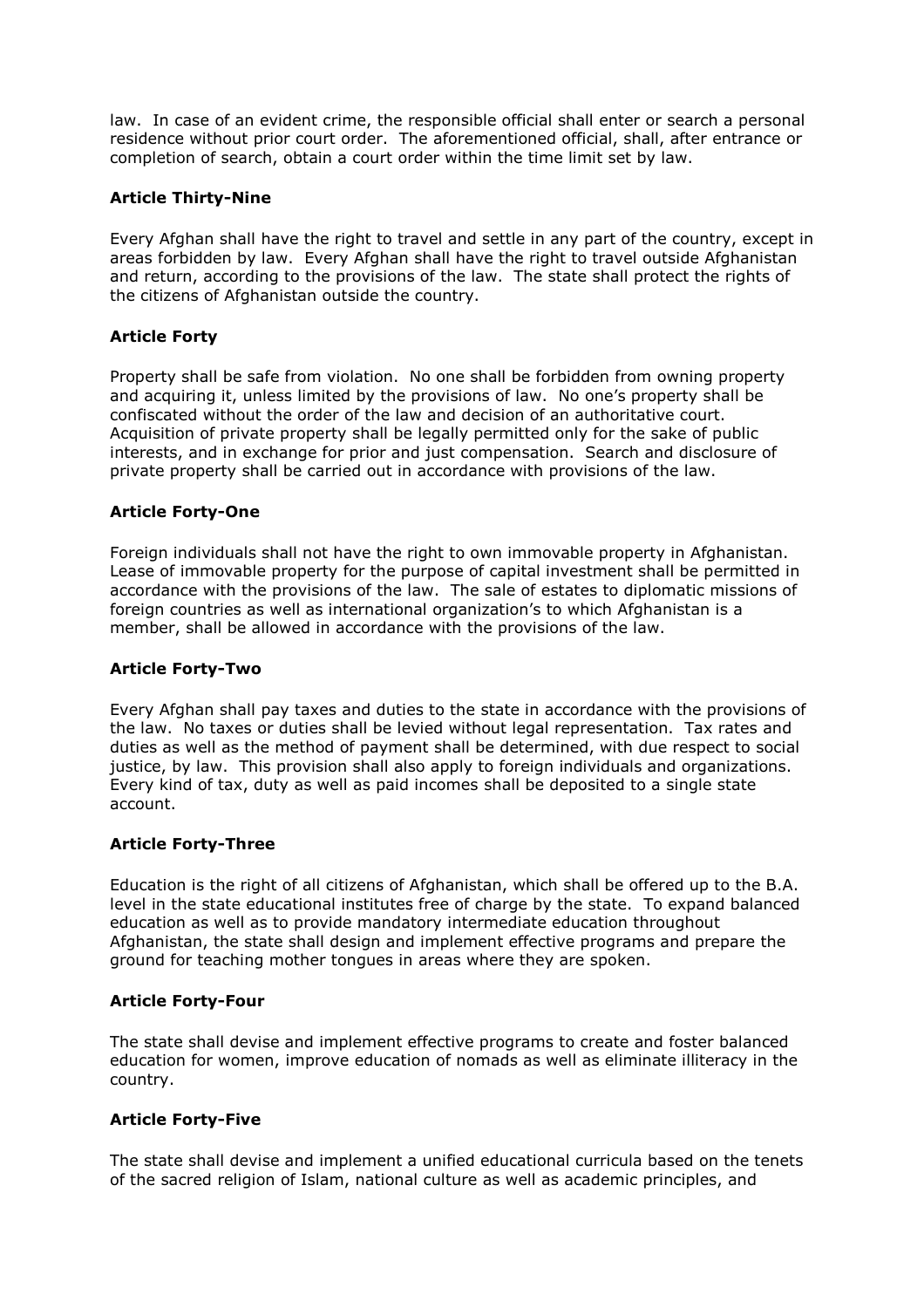develop religious subjects curricula for schools on the basis of existing Islamic sects in Afghanistan.

# Article Forty-Six

Establishing and administering higher, general and specialized educational institutions shall be the duty of the state. The citizens of Afghanistan shall establish higher, general and specialized educational as well as literacy institutions with permission of the state. The state shall permit foreign individuals to establish higher, general and specialized institutions in accordance with the provisions of the law. Admission terms to higher educational institutes of the state and other related matters shall be regulated by law.

### Article Forty-Seven

The state shall devise effective programs for fostering knowledge, culture, literature and arts. The state shall guarantee the copyrights of authors, inventors and discoverers, and, shall encourage and protect scientific research in all fields, publicizing their results for effective use in accordance with the provisions of the law.

### Article Forty-Eight

Work is the right of every Afghan. Working hours, paid holidays, employment and employee rights and related matters shall be regulated by the law. Choice of occupation and craft shall be free within the bounds of law.

#### Article Forty-Nine

Forced labor shall be forbidden. Active participation in times of war, disaster, and other situations that threaten public life and comfort shall be among the national duties of every Afghan. Forced labor on children shall not be allowed.

### Article Fifty

The state shall adopt necessary measures to create a healthy administration and realize reforms in the administrative system of the country. The administration shall perform its duties with complete neutrality and in compliance with the provisions of the laws. The citizens of Afghanistan shall have the right of access to information from state departments in accordance with the provisions of the law. This right shall have no limit except when harming rights of others as well as public security. The citizens of Afghanistan shall be recruited by the state on the basis of ability, without any discrimination, according to the provisions of the law.

#### Article Fifty-One

Any individual suffering damage without due cause from the administration shall deserve compensation, and shall appeal to a court for acquisition. Except in conditions stipulated by law, the state shall not, without the order of an authoritative court, claim its rights.

### Article Fifty-Two

The state shall provide free preventative healthcare and treatment of diseases as well as medical facilities to all citizens in accordance with the provisions the law. Establishment and expansion of private medical services as well as health centers shall be encouraged and protected by the state in accordance with the provisions of the law. The state shall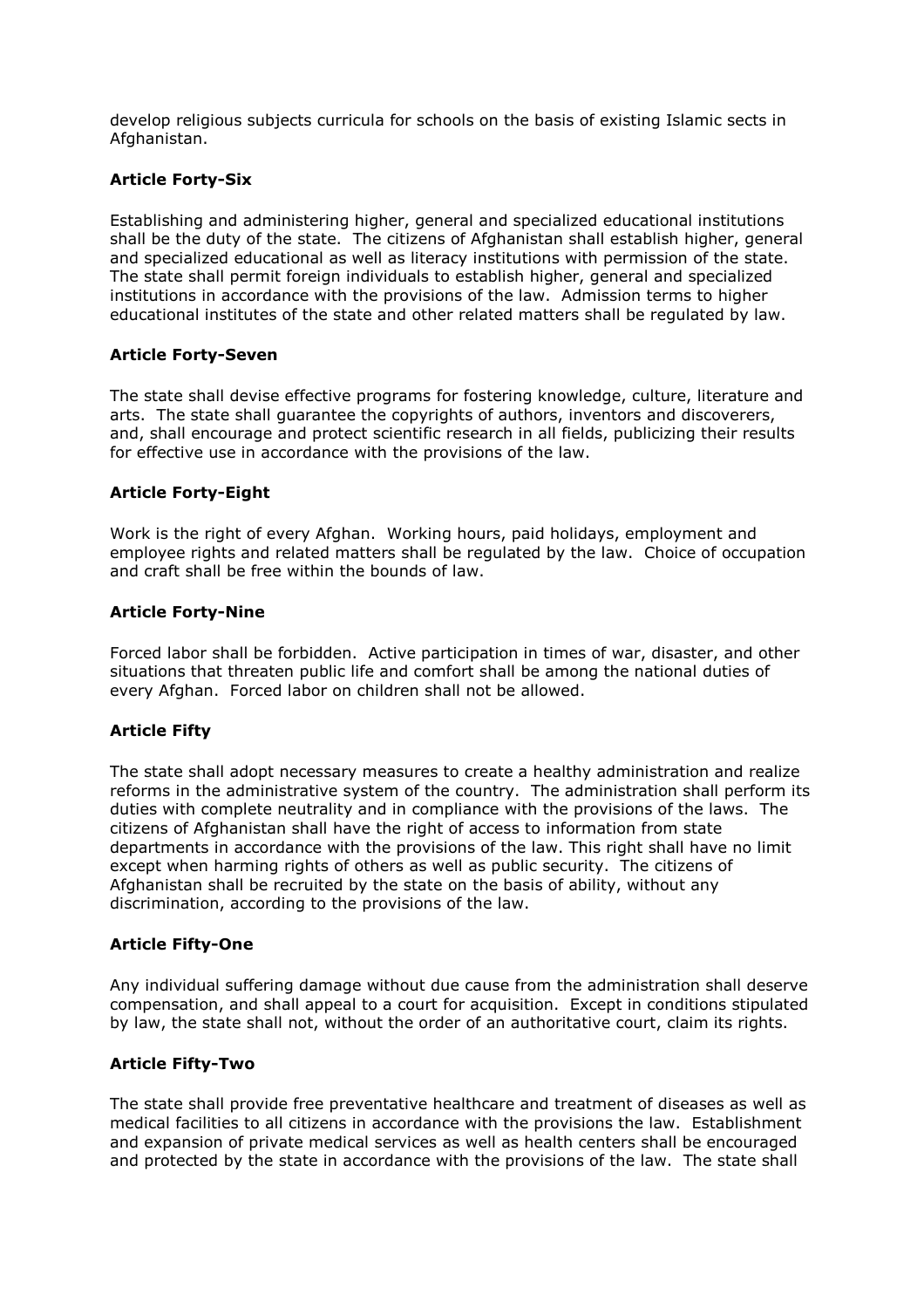adopt necessary measures to foster healthy physical education and development of the national as well as local sports.

# Articles Fifty-Three

The state shall adopt necessary measures to regulate medical services as well as financial aid to survivors of martyrs and missing persons, and for reintegration of the disabled and handicapped and their active participation in society, s in accordance with provisions of the law. The state shall guarantee the rights of retirees, and shall render necessary aid to the elderly, women without caretaker, disabled and handicapped as well as poor orphans, in accordance with provisions of the law.

### Article Fifty-Four

Family is the fundamental pillar of the society, and shall be protected by the state. The state shall adopt necessary measures to attain the physical and spiritual health of the family, especially of the child and mother, upbringing of children, as well as the elimination of related traditions contrary to the principles of the sacred religion of Islam.

### Article Fifty-Five

Defending the country shall be the duty of all citizens of Afghanistan. Conditions for compulsory military service shall be regulated by law.

### Article Fifty-Six

Observance of the provisions of the constitution, obedience of laws and respect of public order and security shall be the duty of all citizens of Afghanistan. Ignorance of the laws shall not be considered an excuse.

### Article Fifty-Seven

The state shall guarantee the rights and liberties of foreign citizens in Afghanistan in accordance with the law. These people shall be obliged to respect the laws of the state of Afghanistan within the limits of the provisions of international law.

### Article Fifty-Eight

To monitor respect for human rights in Afghanistan as well as to foster and protect it, the state shall establish the Independent Human Rights Commission of Afghanistan. Every individual shall complain to this Commission about the violation of personal human rights. The Commission shall refer human rights violations of individuals to legal authorities and assist them in defense of their rights. Organization and method of operation of the Commission shall be regulated by law.

### Article Fifty-Nine

No individual shall be allowed to manipulate the rights and liberties enshrined in this Constitution and act against independence, territorial integrity, sovereignty as well as national unity.

### Chapter Three: The President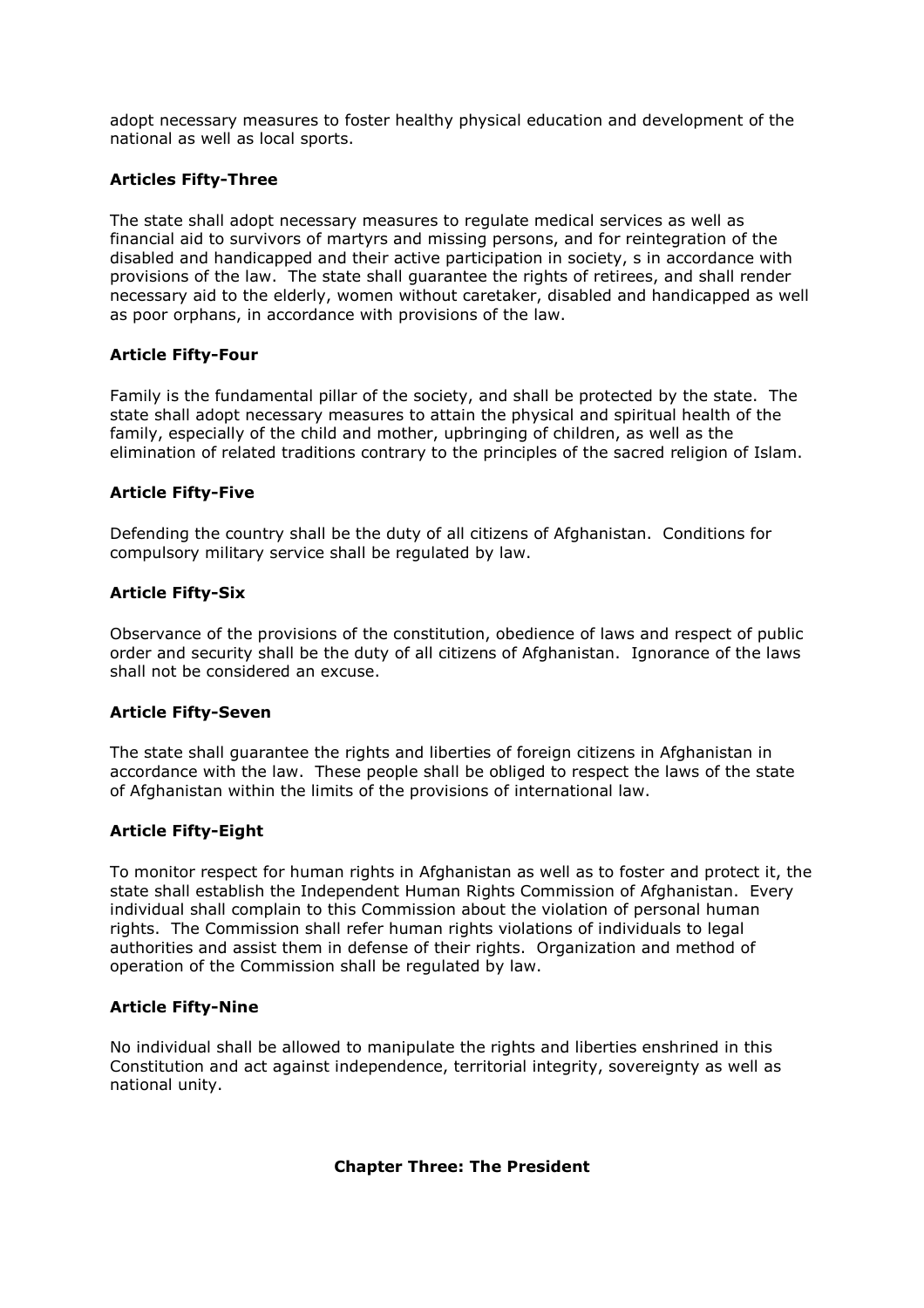# Article Sixty

The President shall be the head of state of the Islamic Republic of Afghanistan, executing his authorities in the executive, legislative and judiciary fields in accordance with the provisions of this Constitution. The President shall have two Vice-Presidents, first and second. The Presidential candidate shall declare to the nation names of both vice presidential running mates. In case of absence, resignation or death of the President, the first Vice-President shall act in accordance with the provisions of this Constitution. In the absence of the first Vice-President, the second Vice-President shall act in accordance with the provisions of this Constitution.

### Article Sixty-One

The President shall be elected by receiving more than fifty percent of votes cast by voters through free, general, secret and direct voting. The presidential term shall expire on  $1<sup>st</sup>$ of Jawza of the fifth year after elections. Elections for the new President shall be held within thirty to sixty days prior to the end of the presidential term. If in the first round none of the candidates gets more than fifty percent of the votes, elections for the second round shall be held within two weeks from the date election results are proclaimed, and, in this round, only two candidates who have received the highest number of votes in the first round shall participate. In case one of the presidential candidates dies during the first or second round of voting or after elections, but prior to the declaration of results, re-election shall be held according to provisions of the law.

### Article Sixty-Two

The individual who becomes a presidential candidate shall have the following qualifications:

- 1. Shall be a citizen of Afghanistan, Muslim, born of Afghan parents and shall not be a citizen of another country;
- 2. Shall not be less than forty years old the day of candidacy;
- 3. Shall not have been convicted of crimes against humanity, a criminal act or deprivation of civil rights by court.

No individual shall be elected for more than two terms as President. The provision of this article shall also apply to Vice-Presidents.

### Article Sixty-Three

Before assuming office, the President shall take, in accordance with special procedures set by law, the following oath of allegiance:

"In the name of God, Most Gracious, Most Merciful, I swear by the name of God Almighty that I shall obey and protect the Holy religion of Islam, respect and supervise the implementation of the Constitution as well as other laws, safeguard the independence, national sovereignty and territorial integrity of Afghanistan, and, in seeking God Almighty's help and support of the nation, shall exert my efforts towards the prosperity and progress of the people of Afghanistan."

# Article Sixty-Four

The President shall have the following authorities and duties:

1. Supervise the implementation of the Constitution;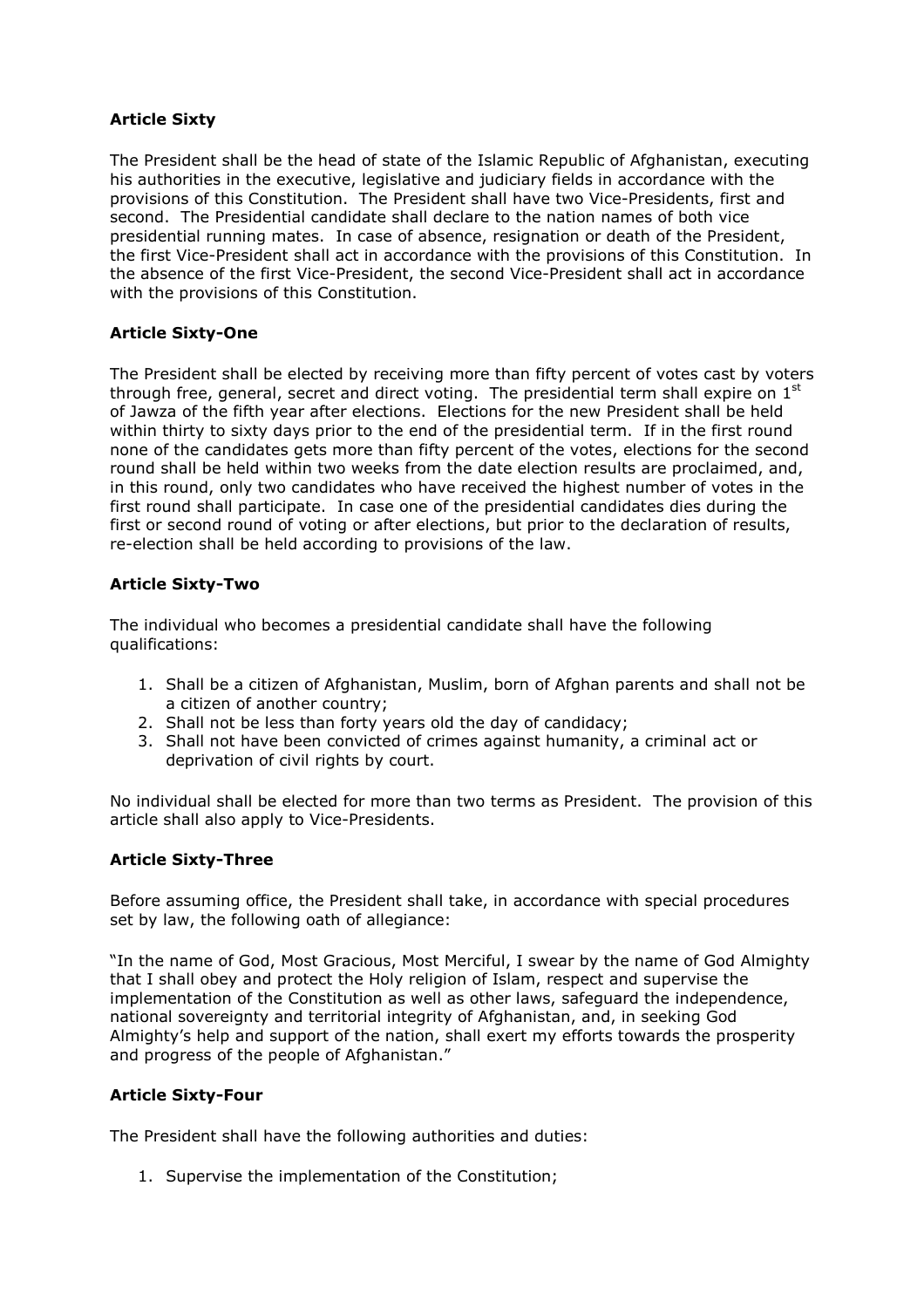- 2. Determine the fundamental lines of the policy of the country with the approval of the National Assembly;
- 3. Being the Commander in Chief of the armed forces of Afghanistan;
- 4. Declare war and peace with the endorsement of the National Assembly;
- 5. Take necessary decisions to defend territorial integrity and preserve independence;
- 6. Dispatch armed forces units outside of Afghanistan with the endorsement of the National Assembly;
- 7. Convene the Loya Jirga except in the situation prescribed in Article 69 of this Constitution;
- 8. Proclaim as well as terminate the state of emergency with the endorsement of the National Assembly;
- 9. Inaugurate the sessions of National Assembly and Loya Jirga.
- 10.Accept the resignations of vice-presidents of the Republic;
- 11.Appoint the Ministers, the Attorney General, the Head of the Central Bank, the National Security Director as well as the Head of the Red Cross with the endorsement of the House of People, and their dismissal and acceptance of resignation:
- 12.Appoint the Justice of the Supreme Court as well as justices of the Supreme Court with the endorsement of the House of People;
- 13.Appointing, retiring and accepting the resignation and dismissal of judges, officers of the armed forces, police, national security as well as high ranking officials according to the provisions of law;
- 14.Appoint heads of political representatives of Afghanistan to foreign states as well as international organizations;
- 15.Accept credentials of foreign political representatives in Afghanistan;
- 16. Endorse laws as well as judicial decrees;
- 17. Issue credential letter for conclusion of international treaties in accordance with the provisions of the law;
- 18.Reduce and pardon penalties in accordance with the provisions of the law;
- 19.Bestow medals, insignias as well as honorary titles in accordance with the provisions of the law;
- 20. Establish commissions to improve the administration of the country in accordance with the provisions of the law;
- 21. Perform other authorities and duties enshrined in this Constitution.

# Article Sixty-Five

On important national, political, social as well as economic issues the President can call for a referendum of the people of Afghanistan. The referendum shall not be contrary to the provisions of this Constitution or require its amendment.

# Article Sixty-Six

The President shall take into consideration the supreme interests of the people of Afghanistan to enforce the authorities enshrined in this Constitution. The President shall not sell or bestow state properties without the provision of the law. During the term of office, the Presidential position shall not be used for linguistic, sectarian, tribal, and religious as well as party considerations.

### Article Sixty-Seven

In case of resignation, impeachment or death of the President, as well as an incurable illness impeding performance of duty, the First Vice-President shall assume authorities and duties of the President. The President shall personally tender resignation to the National Assembly. Affirmation of an incurable illness shall be verified by an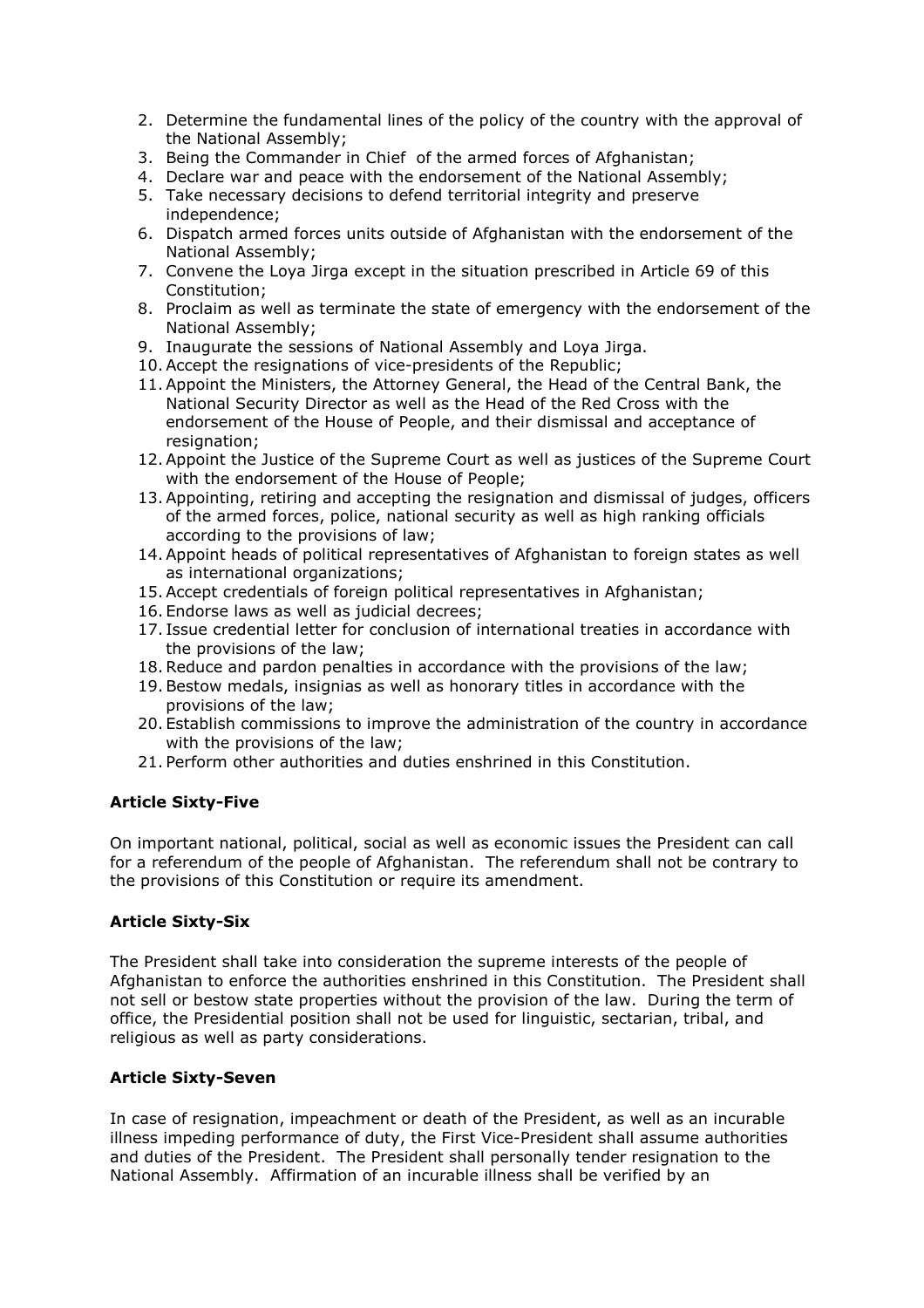authoritative medical team assigned by the Supreme Court. In such cases, elections for the new President shall be held within three months in accordance with Article Sixty-One of the Constitution. The First Vice-President, in acting as interim President, shall not perform the following duties:

- 1. Amend the Constitution;
- 2. Dismiss ministers;
- 3. Call a referendum.

The Vice-Presidents can according to the provisions of this Constitution, nominate themselves as presidential candidates. In the absence of the President, the duties of the First Vice-President shall be determined by the President.

# Article Sixty-Eight

In case any of the Vice-Presidents resign or die, another person shall be appointed by the President with the endorsement of the House of the People. In case of simultaneous death of the President and the First Vice-President, the Second Vice-President, the President of the House of Elders, the President of the House of Representatives and the Foreign Minister shall succeed respectively and, in that order, and, according to Article Sixty-Seven of this Constitution, shall assume the duties of the President.

### Article Sixty-Nine

The President shall be responsible to the nation as well as the House of People in accordance with the provisions of this Article. Accusations of crimes against humanity, national treason as well as a crime against the President shall be demanded by one third of all members of the House of People. If this demand is approved by two thirds of the House of People, the House of People shall convene the Loya Jirga within one month.

If the Loya Jirga, by two-thirds majority, approves the accusation, the President shall be released from duty and the issue shall be referred to a special court, which shall be comprised of the President of the House of Elders, three members of the House of People, and three members of the Supreme Court appointed by the Loya Jirga. The case shall be presented by the individual appointed by the Loya Jirga. In such a situation the provisions of Article Sixty-Seven of this Constitution shall be applied.

### Article Seventy

The salary and expenses of the President shall be regulated by law. The President, after completion of his term of service, except when dismissed, shall be entitled to financial benefits of the presidency for the rest of his life in accordance with the law.

### Chapter Four: Government

### Article Seventy-One

The Government shall be comprised of Ministers who work under the chairmanship of the President. The number of Ministers as well as their duties shall be regulated by law.

### Article Seventy-Two

The individual appointed as Minister shall have the following qualifications: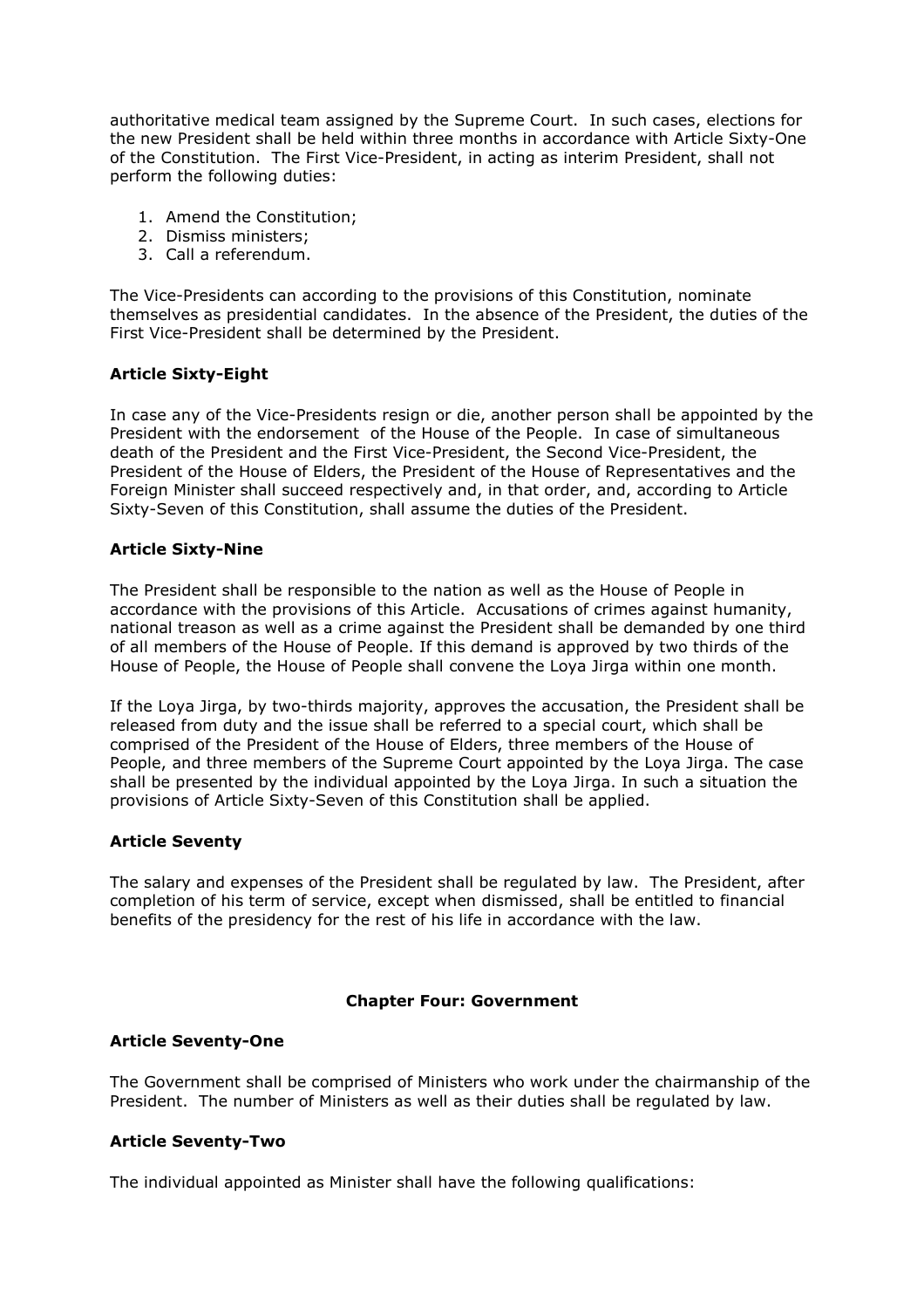- 1. Shall have only the citizenship of Afghanistan; if the ministerial candidate has the citizenship of another country as well, the House of People shall have the right to approve or reject the nomination;
- 2. Shall have higher education, work experience as well as a good reputation;
- 3. Shall not be less than thirty five years of age;
- 4. Shall not have been convicted of crimes against humanity, a criminal act or deprivation of civil rights by a court.

### Article Seventy-Three

The Ministers shall be appointed from amongst members of the National Assembly or outside. If a member of the National Assembly is appointed as Minister, that individual loses membership in the National Assembly and instead, another individual shall be appointed in accordance with the provisions of the law.

### Article Seventy-Four

Before assuming office, the Ministers shall take the following oath in the presence of the President:

"In the name of God, Most Gracious, Most Merciful, I swear in the name of God Almighty that I shall protect the Holy religion of Islam, respect the Constitution and other laws of Afghanistan, safeguard the rights of citizens as well as independence, territorial integrity and the national unity of the people of Afghanistan, and, in all my deeds consider the Almighty's presence, performing the entrusted duties honestly."

### Article Seventy-Five

The Government shall have the following duties:

- 1. Execute the provisions of this Constitution, other laws, as well as the final decisions of the courts;
- 2. Preserve the independence, defend the territorial integrity and safeguard the interests and prestige of Afghanistan in the international community;
- 3. Maintain public law and order and eliminate every kind of administrative corruption;
- 4. Prepare the budget, regulate financial conditions of the state as well as protect public wealth;
- 5. Devise and implement social, cultural, economic and technological development programs;
- 6. Report to the National Assembly, at the end of the fiscal year, about the tasks achieved as well as important programs for the new fiscal year;
- 7. Perform other duties that, in accordance with this Constitution and other laws, fall within the Government responsibilities.

### Article Seventy-Six

To implement the fundamental lines of the policy of the country and regulate its duties, the government shall devise as well as approve regulations, which shall not be contrary to the body or spirit of any law.

### Article Seventy-Seven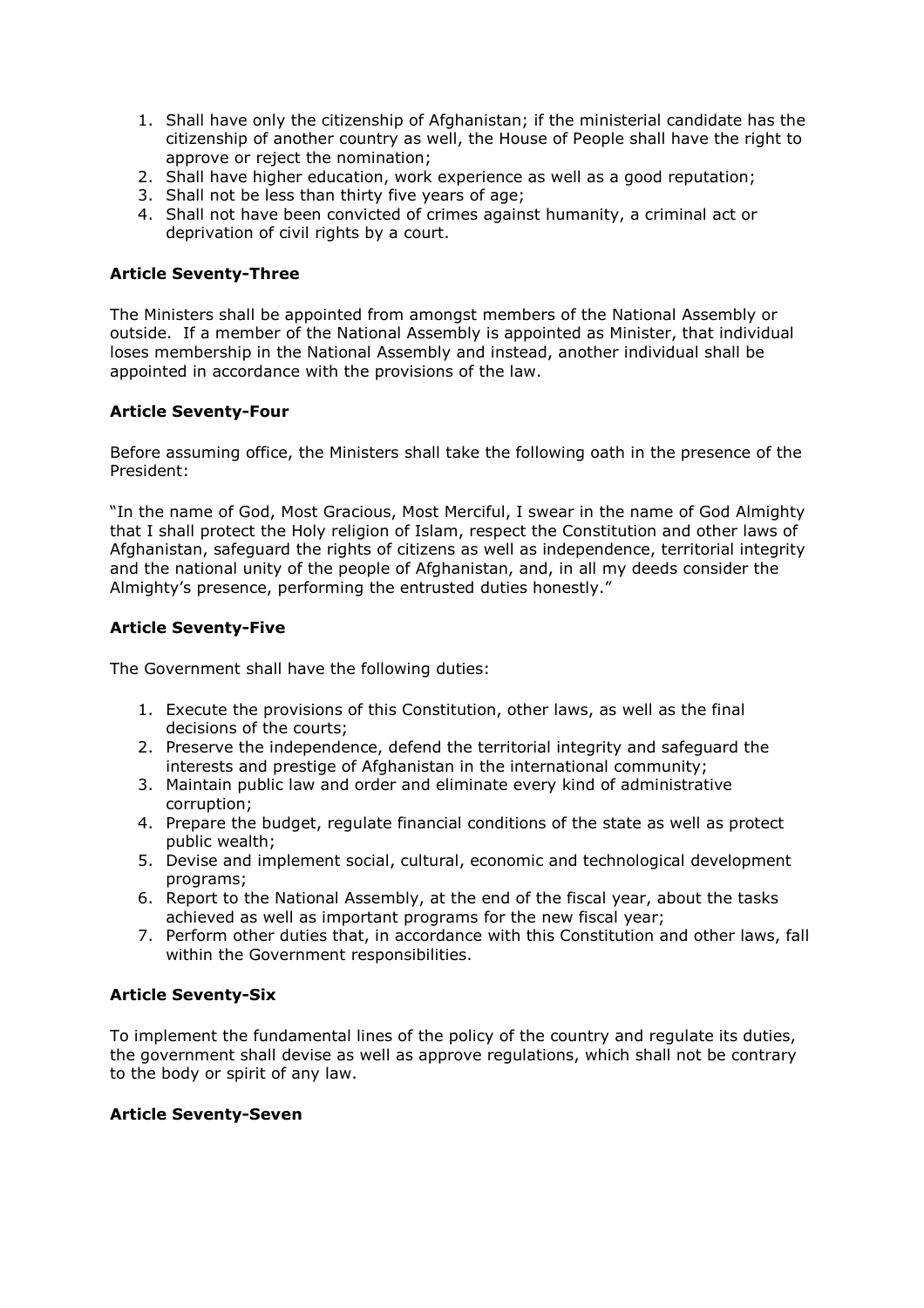The Ministers shall perform their duties as heads of administrative units within the framework of this Constitution as well as other laws prescribe. The Ministers shall be responsible to the President and House of Representatives for their specified duties.

### Article Seventy-Eight

If a Minister is accused of crimes against humanity, national treason or other crimes, the case, in accordance with Article One Hundred Thirty Four of this Constitution, shall be submitted to a special court.

### Article Seventy-Nine

During the recess of the House of Representatives, the Government shall, in case of an immediate need, issue legislative decrees, except in matters related to budget and financial affairs. Legislative decrees, after endorsement by the President, shall acquire the force of law. Legislative decrees shall be presented to the National Assembly within thirty days of convening its first session, and if rejected by the National Assembly, they become void.

### Article Eighty

During their tour of duty, the Ministers shall not use their positions for linguistic, sectarian, tribal, religious or partisan purposes.

### Chapter Five: National Assembly

### Article Eighty-One

The National Assembly of the Islamic Republic of Afghanistan, as the highest legislative organ, shall manifest the will of its people as well as represent the entire nation.

Every member of the Assembly, when voting, shall judge according to the general interests as well as the supreme benefits of the people of Afghanistan.

### Article Eighty-Two

The National Assembly consists of two houses: House of People and House of Elders.

No individual shall be a member of both houses at the same time.

### Article Eighty-Three

Members of the House of People shall be elected by the people through free, general, secret and direct balloting. The work period of the House of People shall terminate, after the disclosure of the results of the elections, on the  $1<sup>st</sup>$  of Saratan of the fifth year and the new parliament shall commence work. The elections for members of the House of People shall be held 30-60 days prior to the expiration of the term of the House of People.

The number of the members of the House of People shall be proportionate to the population of each constituency, not exceeding the maximum of two hundred fifty individuals. Electoral constituencies as well as other related issues shall be determined by the elections law. The elections law shall adopt measures to attain, through the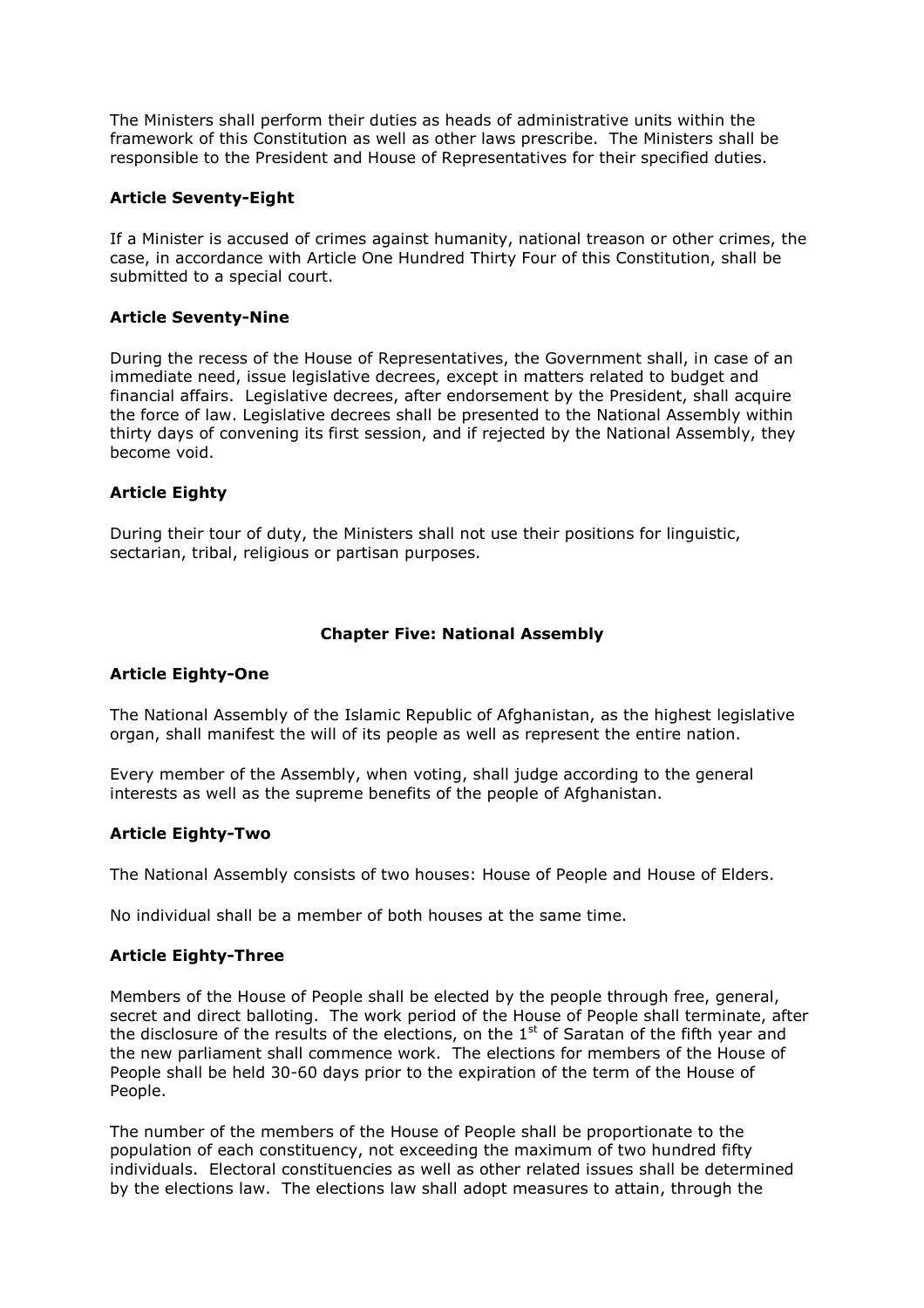electorate system, general and fair representation for all the people of the country, and proportionate to the population of every province, on average, at least two females shall be the elected members of the House of People from each province.

# Article Eighty-Four

Members of the House of Elders shall be elected and appointed as follows:

- 1. From amongst each provincial council members, one individual shall be elected by the respective council for a four year term;
- 2. From amongst district councils of each province, one individual, elected by the respective councils, for a three year term;
- 3. The remaining one third of the members shall be appointed by the President, for a five year term, from amongst experts and experienced personalities, including two members from amongst the impaired and handicapped, as well as two from nomads.

The President shall appoint fifty percent of these individuals from amongst women. The individual selected as a member of the House of Elders shall lose membership to the related Council, and, another individual shall be appointed in accordance with the provisions of the law.

# Article Eighty-Five

The individual who becomes a candidate or appointed to the membership of the National Assembly, in addition to the completion of the conditions of the election, shall have the following qualifications:

- 1. Shall be a citizen of Afghanistan or shall have obtained citizenship of the state of Afghanistan at least ten years prior to candidacy date or appointment;
- 2. Shall not have been convicted of crimes against humanity, as well as a crime or deprivation from civil rights by a court;
- 3. Shall have completed twenty-five years of age on candidacy day for the House of People, and thirty-five years on candidacy day or appointment for the House of Elders.

# Article Eighty-Six

Elections credentials of members of the National Assembly shall be reviewed by the Independent Elections Commission in accordance with the provisions of the law.

# Article Eighty-Seven

Each of the two houses of the National Assembly, at the commencement of their work period, shall elect one member as president for the term of the legislature, and two members as first and second deputies and two members as secretary and assistant secretary for a period of one year. These individuals shall form the administrative teams of the House of People as well as House of Elders. Duties of the administrative teams shall be determined by the Regulations on Internal Duties of each house.

# Article Eighty-Eight

Each of the two houses of the National Assembly shall form commissions to study issues under discussion in accordance with the Regulations of Internal Duties.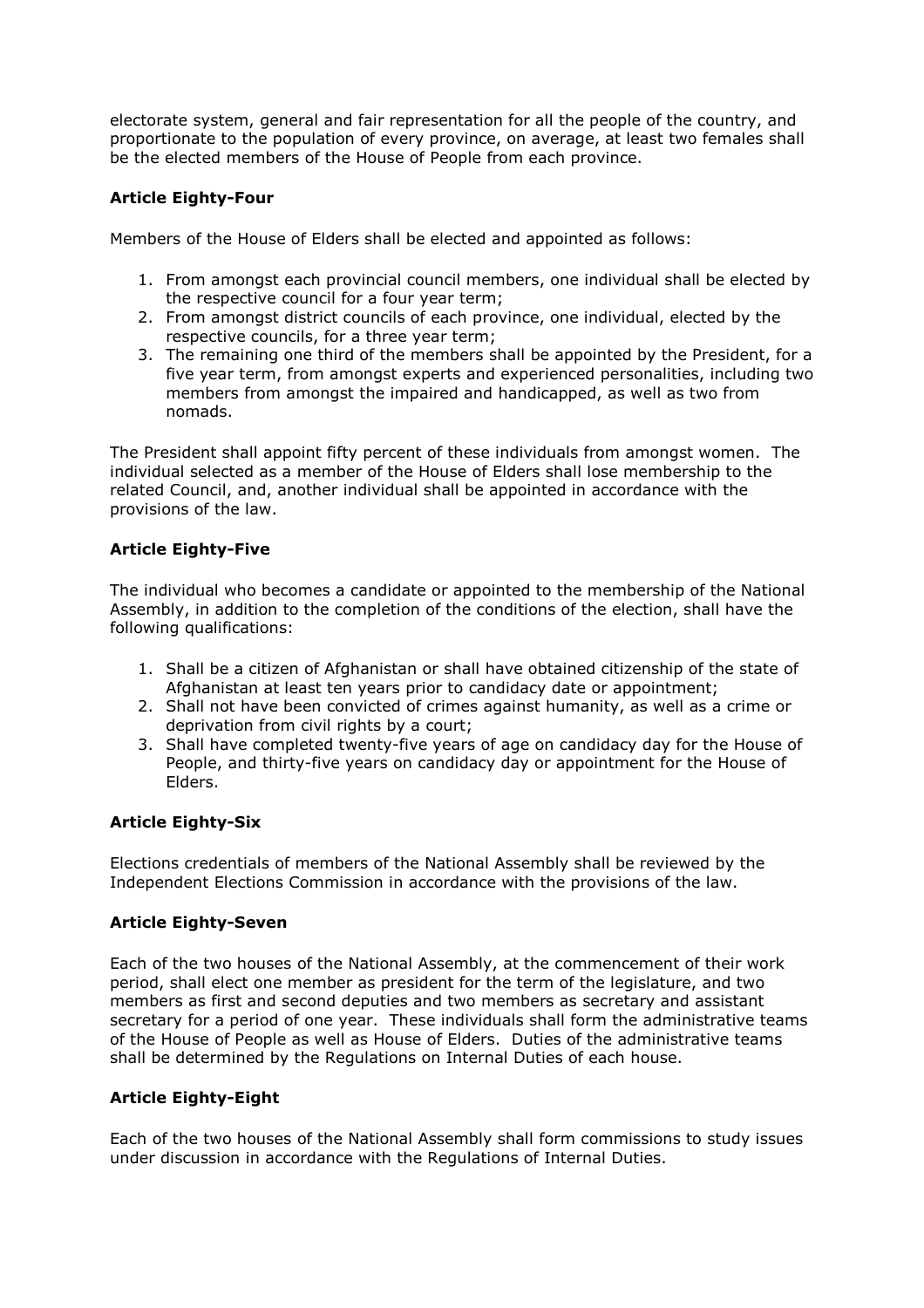# Article Eighty-Nine

The House of People shall have the authority to establish a special commission, on the proposal of one third of its members, to review as well as investigate the actions of the Government. The composition and method of operation of the aforementioned commission shall be determined by the Regulations on Internal Duties.

# Article Ninety

The National Assembly shall have the following duties:

- 1. Ratification, modification or abrogation of laws or legislative decrees;
- 2. Approval of social, cultural, economic as well as technological development programs;
- 3. Approval of the state budget as well as permission to obtain or grant loans;
- 4. Creation, modification and or abrogation of administrative units;
- 5. Ratification of international treaties and agreements, or abrogation of membership of Afghanistan in them;
- 6. Other authorities enshrined in this Constitution.

### Article Ninety-One

The House of People shall have the following special authorities:

- 1. Decide about elucidation session from each Minister in accordance with Article Ninety-Two of this Constitution;
- 2. Decide on the development programs as well as the state budget;
- 3. Approve or reject appointments according to provisions of this Constitution.

### Article Ninety-Two

The House of People, on the proposal of twenty percent of all its members, shall make inquiries from each Minister. If the explanations given are not satisfactory, the House of People shall consider the issue of a no- confidence vote. The no- confidence vote on a Minister shall be explicit, direct, as well as based on convincing reasons. The vote shall be approved by the majority of all members of the House of People.

### Article Ninety-Three

Any commission of both houses of the parliament can question any Minister about special issues. The individual questioned shall provide an oral or written response.

### Article Ninety-Four

Law shall be what both houses of the National Assembly approve and the President endorses, unless this Constitution states otherwise. In case the President rejects what the National Assembly has approved, the President shall send it back, within fifteen days from the date it was presented, to the House of People mentioning the reasons for rejection, and, with expiration of the period or if the House of People re-approves it with two thirds of all the votes, the draft shall be considered endorsed and enforceable.

### Article Ninety-Five

The proposal for drafting laws shall be made by the Government or members of the National Assembly or, in the domain of regulating the judiciary, by the Supreme Court,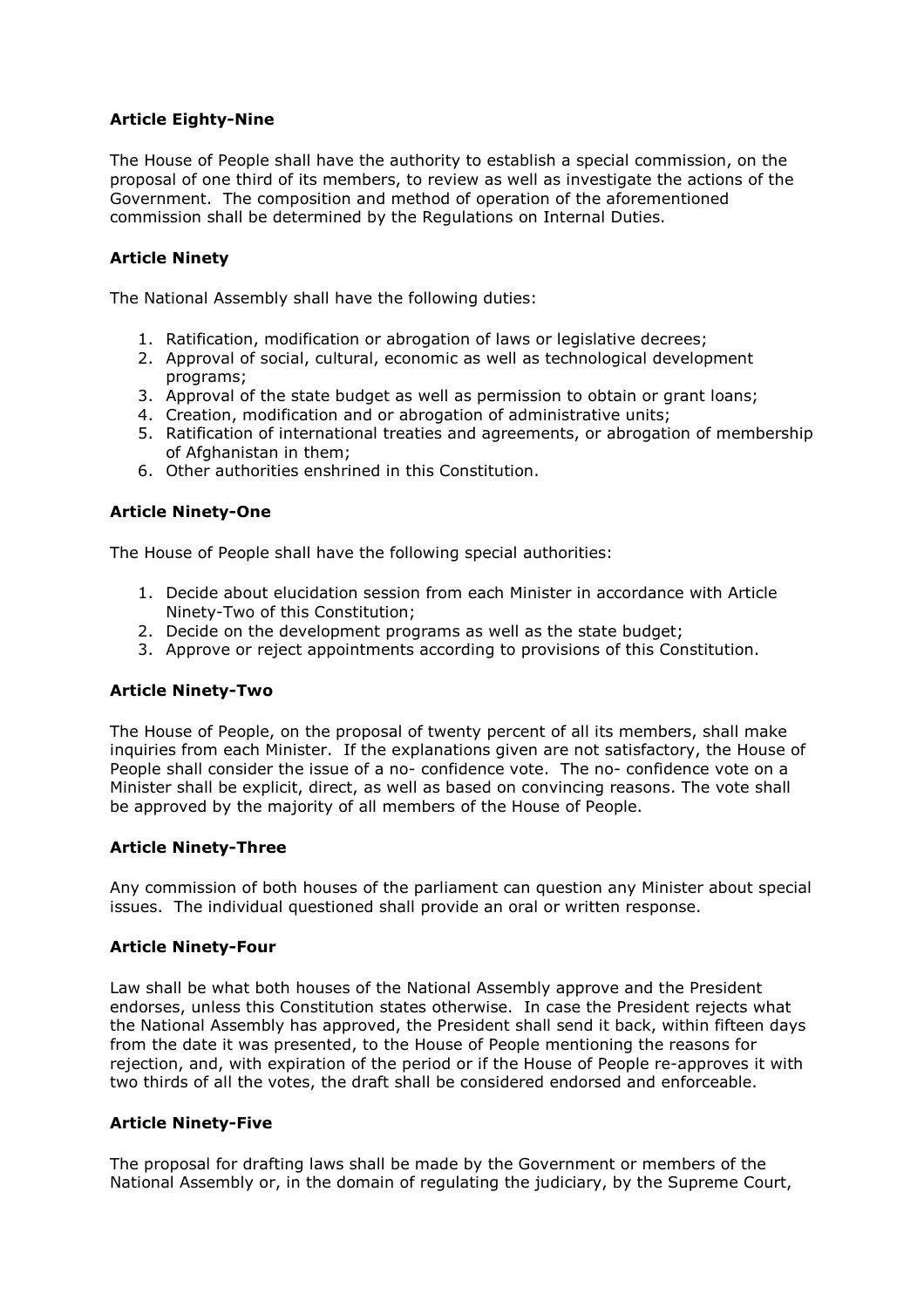through the Government. Proposals for drafting the budget and financial affairs laws shall be made only by the Government.

### Article Ninety-Six

If the proposal for drafting a law includes imposition of new taxes or reduction of state incomes, it shall be included in the work agenda of the National Assembly on condition the compensation source shall also be forecasted in the text of the proposal.

### Article Ninety-Seven

Proposals for drafting laws shall be first submitted to the House of People by the government. The House of People shall consider the draft laws, including budgetary and financial affairs as well as the proposal for obtaining or granting loans, and, after debate, either approve or reject as a whole. The House of People shall not delay more than one month the draft proposal. The House of People, after approving the proposed draft, shall send it to the House of the Elders. The House of Elders shall decide on it within fifteen days. In deciding about the proposed laws, the National Assembly shall give priority to treaties and development programs of the state that, according to the proposal of the government, require urgent consideration. If the proposal for drafting a law is made by ten members of either of the two houses, it shall be, after approval of one fifth of the House where it was initiated, included in the work agenda of that House.

### Article Ninety-Eight

The state budget and development program of the government shall be submitted, through the House of Elders to the House of People along with its advisory views.

The decision of the House of People shall be implemented without presentation to the House of Elders, after endorsement by the President. If for some reasons the budget is not approved before the beginning of the new fiscal year, the budget of the year before shall be applied pending the passage of the new budget. The Government shall present during the fourth quarter of the financial year the budget for the next year, with the brief account of the current year budget, to the National Assembly. The precise account of the previous year financial budget shall be presented to the National Assembly during the next six months according to the provisions of the law. The House of People shall not delay approval of the budget for more than one month after receiving it and give permission to obtain or grant loans not included in the budget, for more than fifteen days.

If the House of People during this period does not decide on obtaining or granting loans, the proposal shall be considered approved.

# Article Ninety-Nine

If, during the sessions of the National Assembly, the annual budget, or development program, or issues related to national security, territorial integrity and independence of the country is under discussion, the sessions of the Assembly shall not end pending decision of the matter.

### Article One Hundred

If one House rejects decisions of the other, a joint commission comprised of an equal number of members from each House shall be formed to solve the difference. The decision of the commission, after endorsement by the President, shall be enforced. If the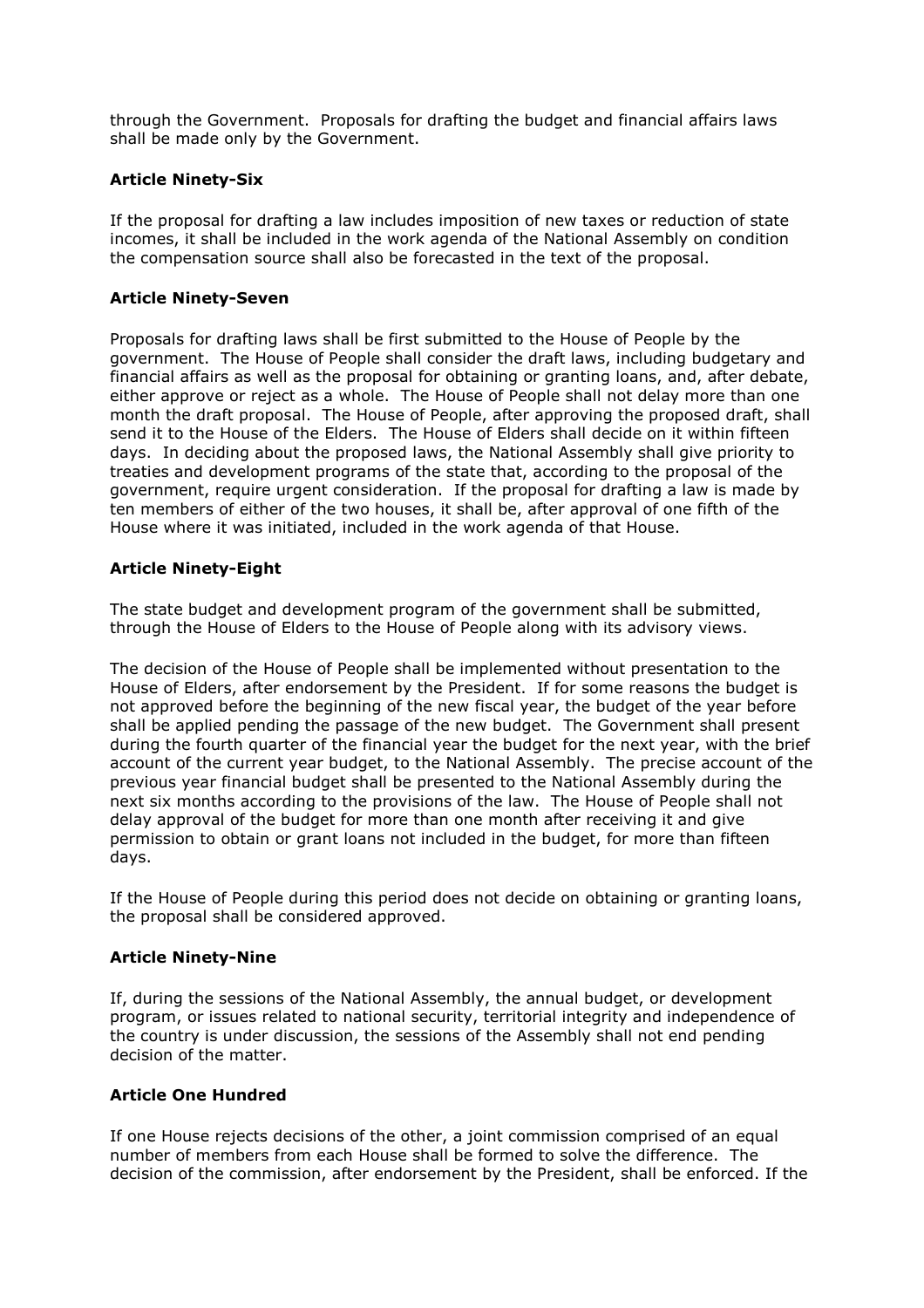joint commission does not solve the difference, the decision shall be considered rejected. In such situation, the House of People shall pass it with two-thirds majority in its next session. This decision, without submission to the House of Elders, shall be promulgated once endorsement by the President.

# Article One Hundred One

No member of the National Assembly shall be legally prosecuted for reasons of voting or views expressed during performance of duty.

### Article One Hundred Two

If a member of the National Assembly is accused of a crime, the responsible official shall inform the House of which the accused is a member, and the accused shall be legally prosecuted. In case of an evident crime, the responsible official shall legally pursue and arrest the accused without the permission of the House of which the accused is a member.

In both cases, if the legal prosecution requires detention, the responsible official shall immediately inform the respective House and obtain its approval. If the accusation takes place during an Assembly recess, the permission for arrest or detention shall be obtained from the administrative board of the respective House, and the issue shall be referred to the first session of the aforementioned House for decision.

### Article One Hundred Three

The Ministers can participate in the sessions of either House of the National Assembly. Either House of the National Assembly can demand the participation of the Ministers in its session.

### Article One Hundred Four

Both Houses of the National Assembly shall convene their sessions concurrently, but separately. Sessions of the two Houses shall be held jointly under the following circumstances:

- 1. When the legislative term or annual sessions are inaugurated by the President;
- 2. When deemed necessary by the President.

The President of the House of People shall preside over the joint sessions of the National Assembly.

### Article One Hundred Five

The sessions of the National Assembly shall be open unless the President of the Assembly or at least ten members of the National Assembly request their secrecy and the Assembly grants their request. No one shall enter the National Assembly building by force.

### Article One Hundred Six

The quorum for voting of each House of the National Assembly shall be complete with the majority presence of members and decisions shall be taken with the majority of votes of members present, unless this Constitution states otherwise.

### Article One Hundred Seven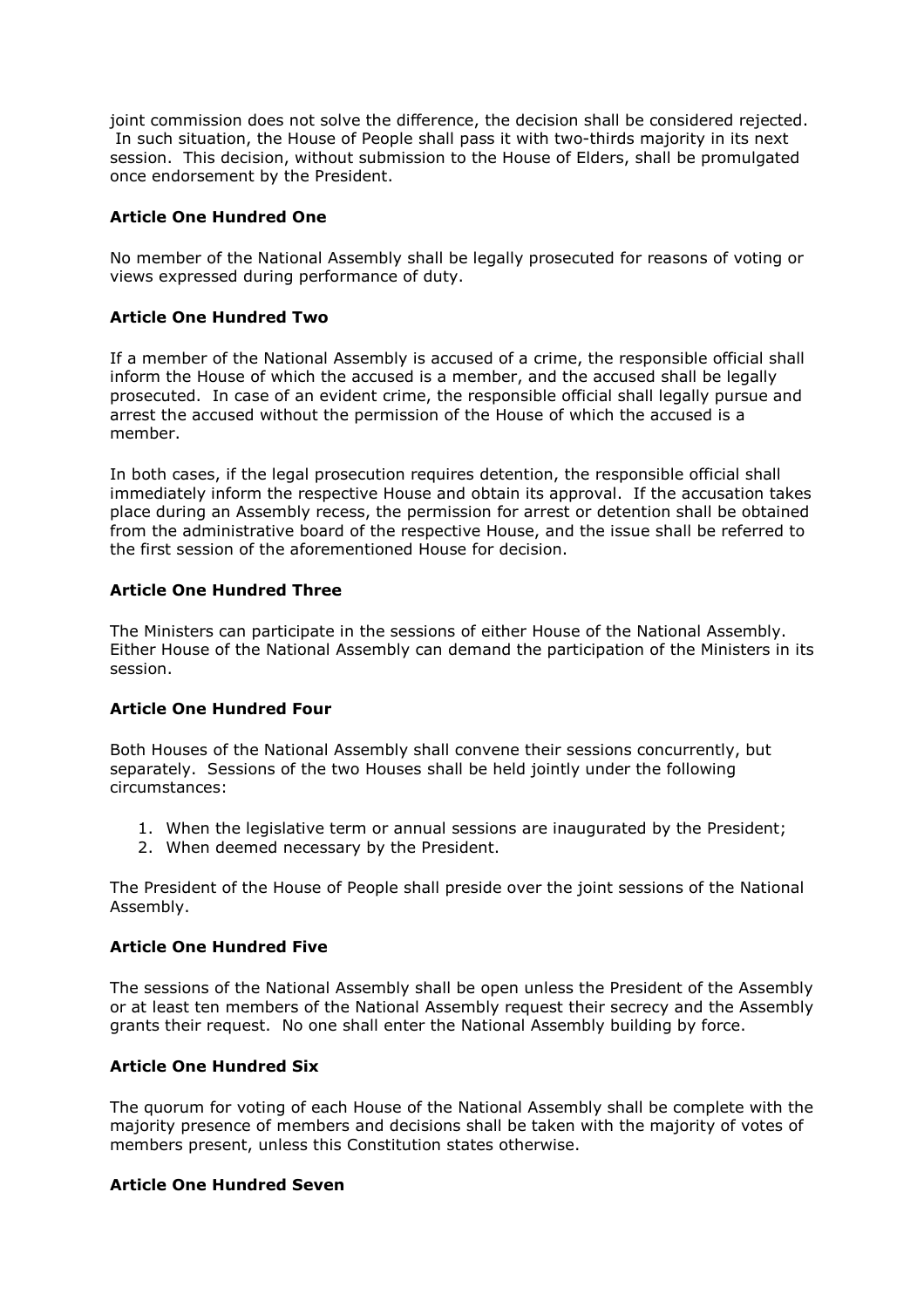The National Assembly shall hold two regular sessions annually. The term of both regular sessions shall be nine months every year, and when needed, the Assembly shall extend its term. Extraordinary sessions of the Assembly during recess shall be convened by Presidential order.

# Article One Hundred Eight

In cases of death, resignation, and dismissal of a member of the National Assembly or disability or handicap, which impedes permanent performance of duty, the placement of the new representative for the remaining period of the legislative term shall be in accordance with provisions of the law. Matters related to the presence and absence of members of the National Assembly shall be regulated by the Internal Duties Statute.

# Article One Hundred Nine

Proposals for amending elections law shall not be included in the work agenda of the National Assembly during the last year of the legislative term.

# Chapter Six: Loya Jirga

# Article One Hundred Ten

The Loya Jirga is the highest manifestation of the will of the people of Afghanistan. The Loya Jirga consists of:

- 1. Members of the National Assembly;
- 2. Presidents of the provincial as well as district assemblies.

Ministers, Chief Justice and members of the Supreme Court as well as the attorney general shall participate in the Loya Jirga sessions without voting rights.

# Article One Hundred Eleven

The Loya Jirga shall convene in the following situations:

- 1. To decide on issues related to independence, national sovereignty, territorial integrity as well as supreme national interests;
- 2. Amend provisions of this Constitution;
- 3. Impeach the President in accordance with the provisions of Article Sixty Nine of the Constitution.

# Article One Hundred Twelve

In its first session, the Loya Jirga shall elect, from amongst its members, a Chairperson, a Deputy-Chair, and a Secretary and an Assistant Secretary.

# Article One Hundred Thirteen

The quorum of the Loya Jirga shall be complete for voting with the presence of the majority of members. The decision of the Loya Jirga, except in situations explicitly stated in this Constitution, shall be adopted by a majority of members present.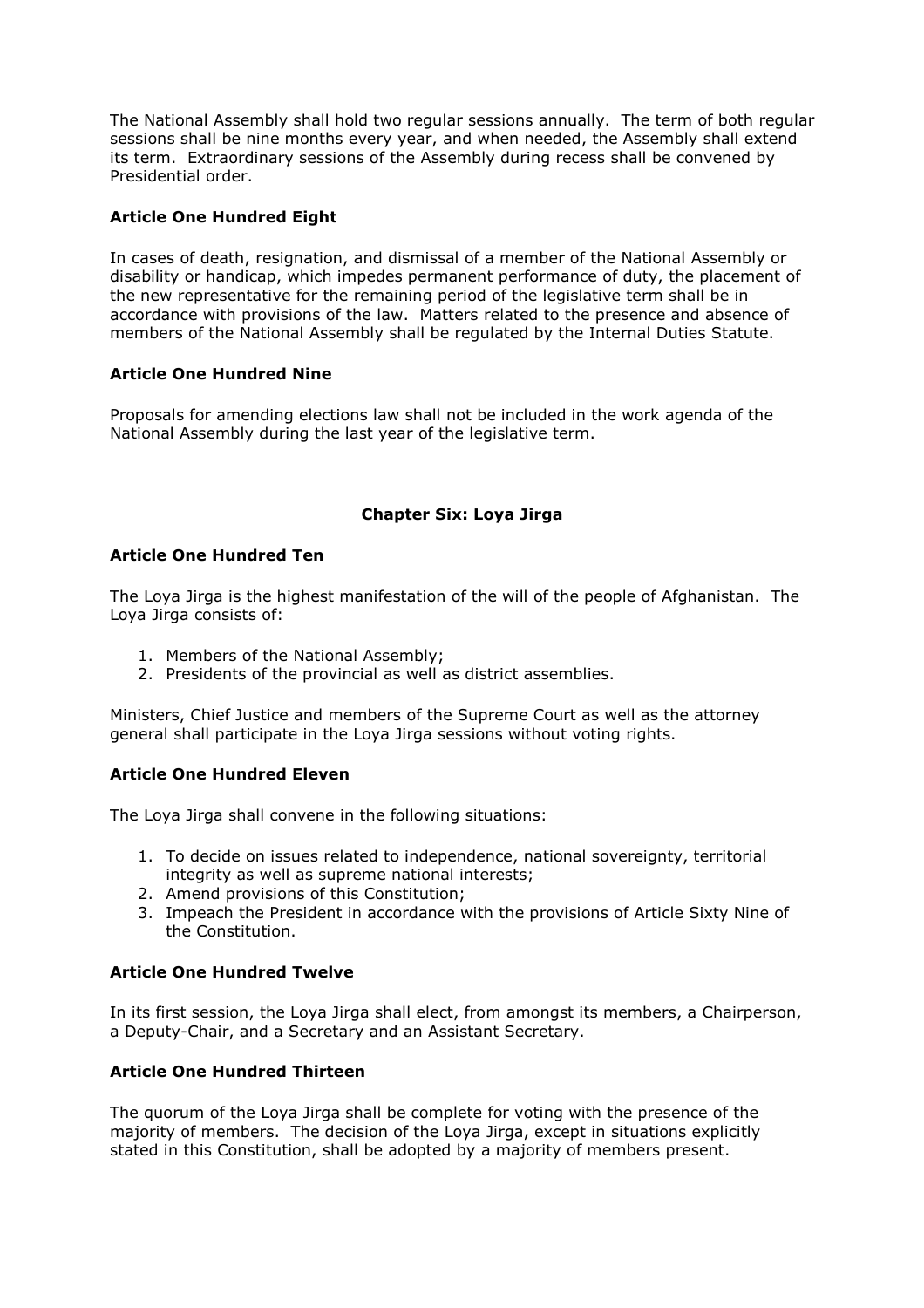# Article One Hundred Fourteen

Sessions of the Loya Jirga shall be open unless one fourth of its membership demand secrecy, and the Loya Jirga accept this demand.

### Article One Hundred Fifteen

During the sessions of the Loya Jirga, provisions of Articles One Hundred One and One Hundred Two of this Constitution shall be applied to its members.

### Chapter Seven: The Judiciary

### Article One Hundred Sixteen

The judiciary shall be an independent organ of the state of the Islamic Republic of Afghanistan. The judiciary shall be comprised of one Supreme Court, Courts of Appeal as well as Primary Courts whose organization and authority shall be regulated by law. The Supreme Court shall be the highest judicial organ, heading the judicial power of the Islamic Republic of Afghanistan.

### Article One Hundred Seventeen

The Supreme Court shall be comprised of nine members, appointed by the President and with the endorsement of the House of People, and in observance of the provisions of clause three of Article Fifty as well as Article One Hundred Eighteen of this Constitution, shall be initially appointed in the following manner:

Three members for a period of four years, three members for seven years, and three members for ten years. Later appointments shall be for period of ten years. Appointment of members for a second term shall not be permitted.

The President shall appoint one of its members as Chief Justice of the Supreme Court. Members of the Supreme Court, except under circumstances stated in Article One Hundred Twenty Seven of this Constitution, shall not be dismissed till the end of their term.

### Article One Hundred Eighteen

Supreme Court members shall have the following qualifications:

- 1. At time of appointment the age of the Chief Justice of the Supreme Court and its members shall not be less than forty year.
- 2. Shall be a citizen of Afghanistan.
- 3. Shall have higher education in legal studies or Islamic jurisprudence as well as expertise and adequate experience in the judicial system of Afghanistan.
- 4. Shall have good character as well as good reputation.
- 5. Shall not have been convicted, by a court, for crimes against humanity, crimes, or deprivation of civil rights.
- 6. Shall not be a member of any political party during his term of duty.

### Article One Hundred Nineteen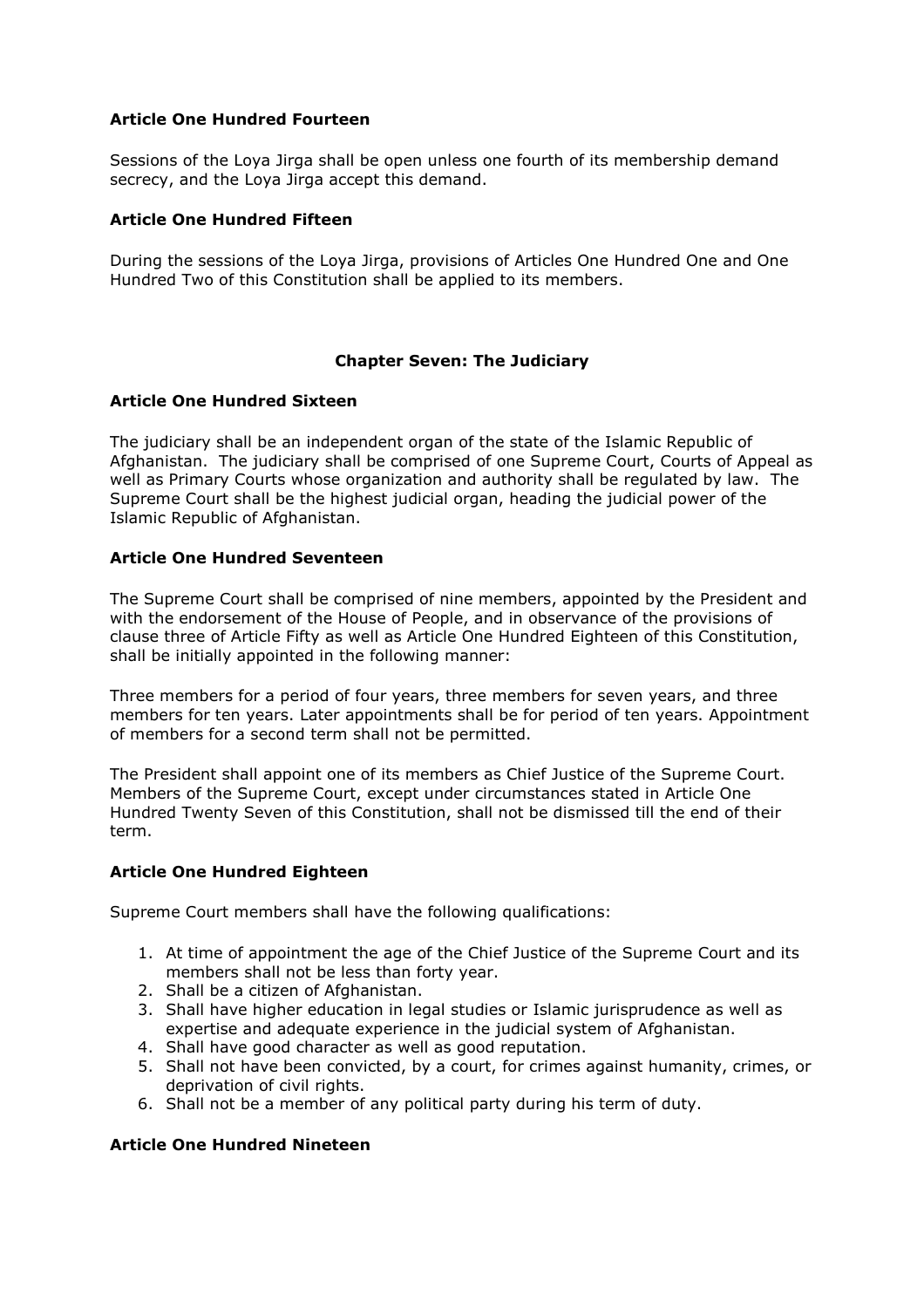Members of the Supreme Court shall take the following oath of office in the presence of the President:

"In the of God, Most Gracious, Most Merciful, I swear in the name of God Almighty to attain justice and righteousness in accordance with tenets of the Holy religion of Islam, provisions of this Constitution as well as other laws of Afghanistan, and to execute the judicial duty with utmost honesty, righteousness and impartiality."

### Article One Hundred Twenty

The authority of the judicial organ shall include consideration of all cases filed by real or incorporeal persons, including the state, as plaintiffs or defendants, before the court in accordance with the provisions of the law.

### Article One Hundred Twenty-One

At the request of the Government, or courts, the Supreme Court shall review the laws, legislative decrees, international treaties as well as international covenants for their compliance with the Constitution and their interpretation in accordance with the law.

### Article One Hundred Twenty-Two

No law shall, under any circumstances, exclude any case or area from the jurisdiction of the judicial organ as defined in this chapter and submit it to another authority. This provision shall not prevent formation of special courts stipulated in Articles Sixty- Nine, Seventy-Eight and One Hundred Twenty Seven of this Constitution, as well as cases related to military courts. The organization and authority of these courts shall be regulated by law.

### Article One Hundred Twenty-Three

With respect to the provisions of this Constitution, statutes related to the formation, authority, as well as proceedings of courts and matters related to judges, shall be regulated by law.

### Article One Hundred Twenty-Four

Provision of Laws related to civil servants as well as other administrative staff of the state shall also apply to the officials and the administrative personnel of the judiciary; but the Supreme Court in accordance with the law shall regulate their appointment, dismissal, promotion, retirement, rewards and punishments.

### Article One Hundred Twenty-Five

The budget of the judiciary shall be prepared by the Supreme Court in consultation with the Government, and shall be presented to the National Assembly as part of the national budget. The Supreme Court shall implement the budget of the judiciary.

### Article One Hundred and Twenty-Six

Supreme Court judges shall receive lifetime pensions at the end of their term of service provided they do not hold state and political offices.

### Article One Hundred Twenty-Seven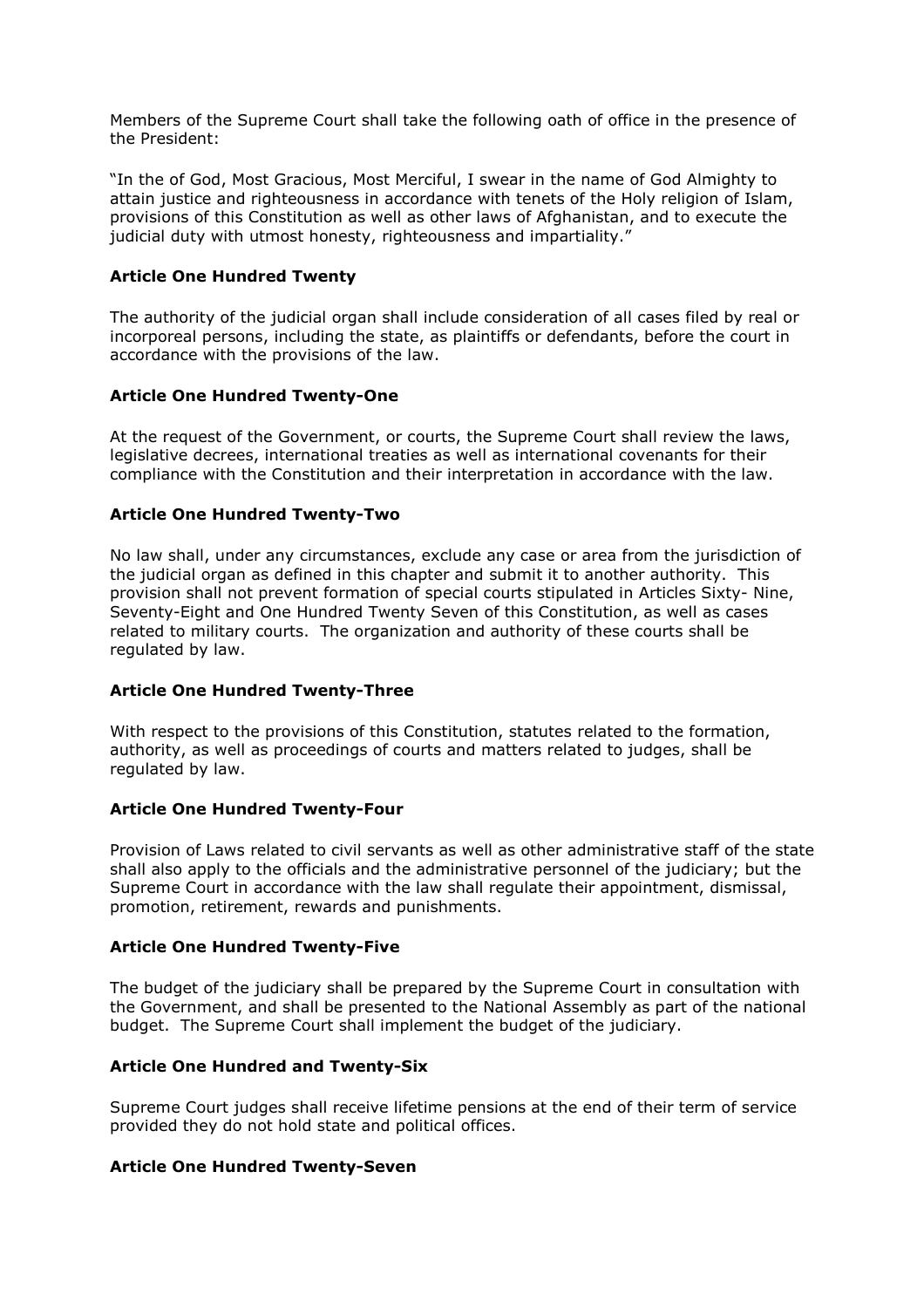If more than one third of the members of the House of People demand the trial of the Chief Justice of the Supreme Court or any of its members accused of a crime related to job performance or committing a crime, and, the House of People approves this demand by two thirds majority of all members, the accused shall be dismissed and the issue referred to a special court. The formation of the court and procedure of the trial shall be regulated by law.

### Article One Hundred Twenty-Eight

In the courts in Afghanistan, trials shall be held openly and every individual shall have the right to attend in accordance with the law. In situations clarified by law, the court shall hold secret trials when it considers necessary, but pronouncement of its decision shall be open in all cases.

### Article One Hundred Twenty-Nine

In issuing decision, the court is obligated to state the reason for its verdict. All final decisions of the courts shall be enforced, except for capital punishment, which shall require Presidential approval.

# Article One Hundred Thirty

In cases under consideration, the courts shall apply provisions of this Constitution as well as other laws. If there is no provision in the Constitution or other laws about a case, the courts shall, in pursuance of Hanafi jurisprudence, and, within the limits set by this Constitution, rule in a way that attains justice in the best manner.

# Article One Hundred Thirty-One

The courts shall apply the Shia jurisprudence in cases involving personal matters of followers of the Shia sect in accordance with the provisions of the law. In other cases, if no clarification in this Constitution and other laws exist, the courts shall rule according to laws of this sect.

# Article One Hundred Thirty-Two

Judges are appointed at the proposal of the Supreme Court and approval of the President.

Appointment, transfer, promotion, punishment and proposals for retirement of judges, carried out according to provisions of the laws, shall be within the authority of the Supreme Court. To better regulate judicial as well as judicial administrative matters and attain necessary reforms, the Supreme Court shall establish the Office of General Administration of the Judiciary.

# Article One Hundred Thirty-Three

When a judge is accused of a crime, the Supreme Court shall, in accordance with the provisions of the law, consider the case. After hearing the defense, if the Supreme Court considers the accusation valid, it shall present a proposal to the President for dismissal of the judge. After Presidential approval, the accused judge shall be dismissed and punished according to the provisions of the law.

### Article One Hundred Thirty-Four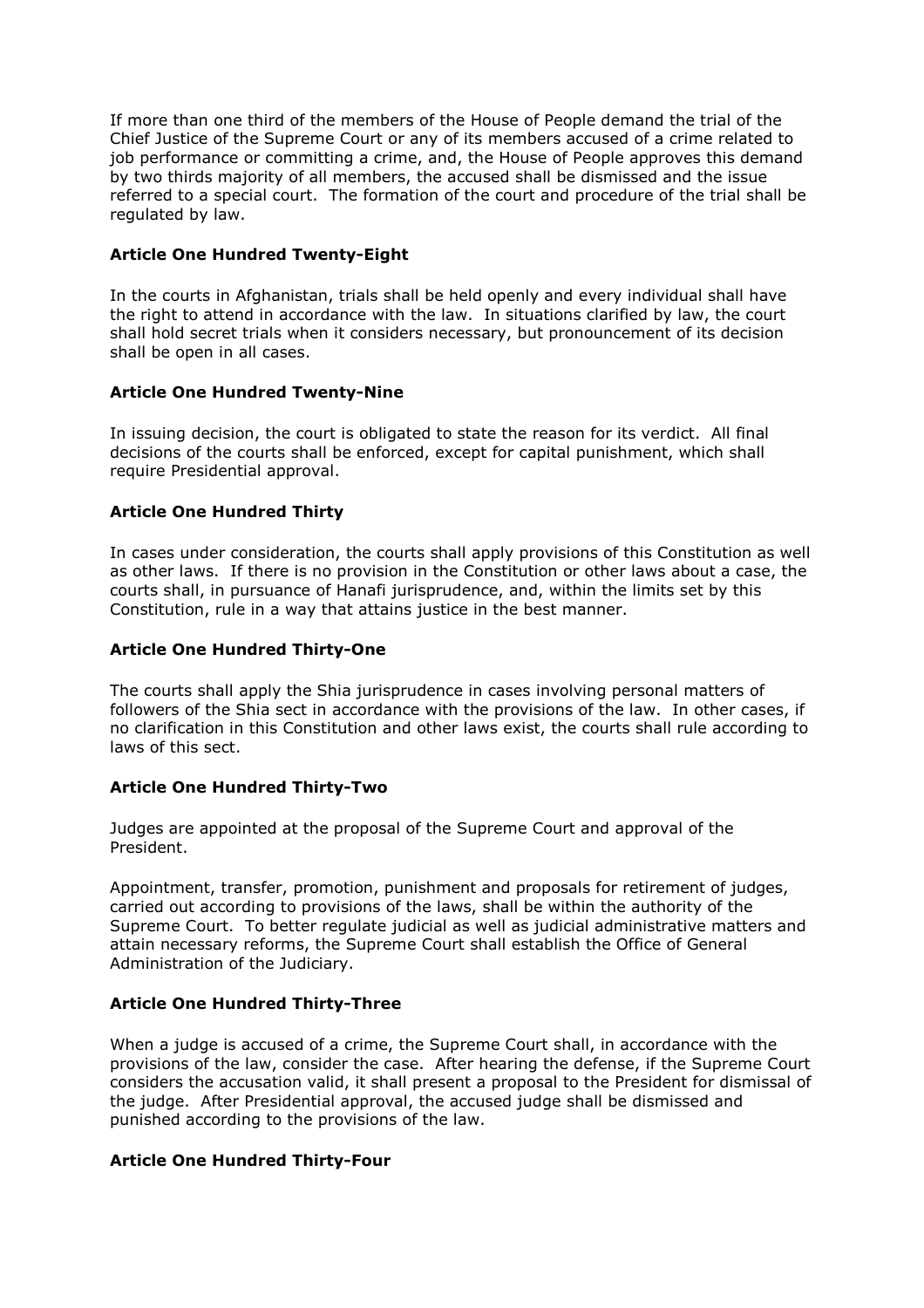Discovery of crimes shall be the duty of police, and investigation and filing the case against the accused in the court shall be the responsibility of the Attorney's Office, in accordance with the provisions of the law. The Attorney's Office shall be part of the Executive organ and shall be independent in its performance. The organization, authority as well as method of work of the Attorney's Office shall be regulated by law. Special law shall regulate discovery and investigation of crimes of duty by the armed forces, police and officials of national security.

# Article One Hundred Thirty-Five

If a party in lawsuit does not know the language, the right to know the materials and documents of the case as well as conversation in the court, shall be provided in the party's mother tongue through a translator appointed by the court.

# Chapter Eight: Administration

### Article One Hundred Thirty-Six

The administration of the Islamic Republic of Afghanistan, based on the units of the central government and local offices, shall be regulated according to the law. The central administration shall be divided into several administrative units, each headed by a Minister. The local administrative unit shall be a province. The number, area, divisions and related provincial organizations as well as number of offices shall be regulated on the basis of population, social and economic conditions, as well as geographical location.

### Article One Hundred Thirty-Seven

The government, in preserving the principles of centralism, shall transfer necessary powers, in accordance with the law, to local administrations in order to accelerate and improve economic, social as well as cultural matters, and foster peoples' participation in developing national life.

### Article One Hundred Thirty-Eight

There shall be a provincial council in every province. Members of the provincial councils according to law, shall be elected for four years by the residents of the province, proportionate to the population, through free, general, secret as well as direct elections. The provincial council shall elect one of its members as President.

### Article One Hundred Thirty-Nine

The provincial council shall participate in the attainment of the development objectives of the state and improvement of the affairs of the province in the manner prescribe by laws, and shall advise the provincial administrations on related issues. The provincial assembly council shall perform its duties with the cooperation of the provincial administration.

# Article One Hundred Forty

Councils shall be established to organize activities as well as attain active participation of the people in provincial administrations in districts and in villages, in accordance with the provisions of the law. Local residents shall elect members of these councils for three years through free, general, secret as well as direct elections. Participation of nomads in these local councils shall be regulated in accordance with the provisions of the law.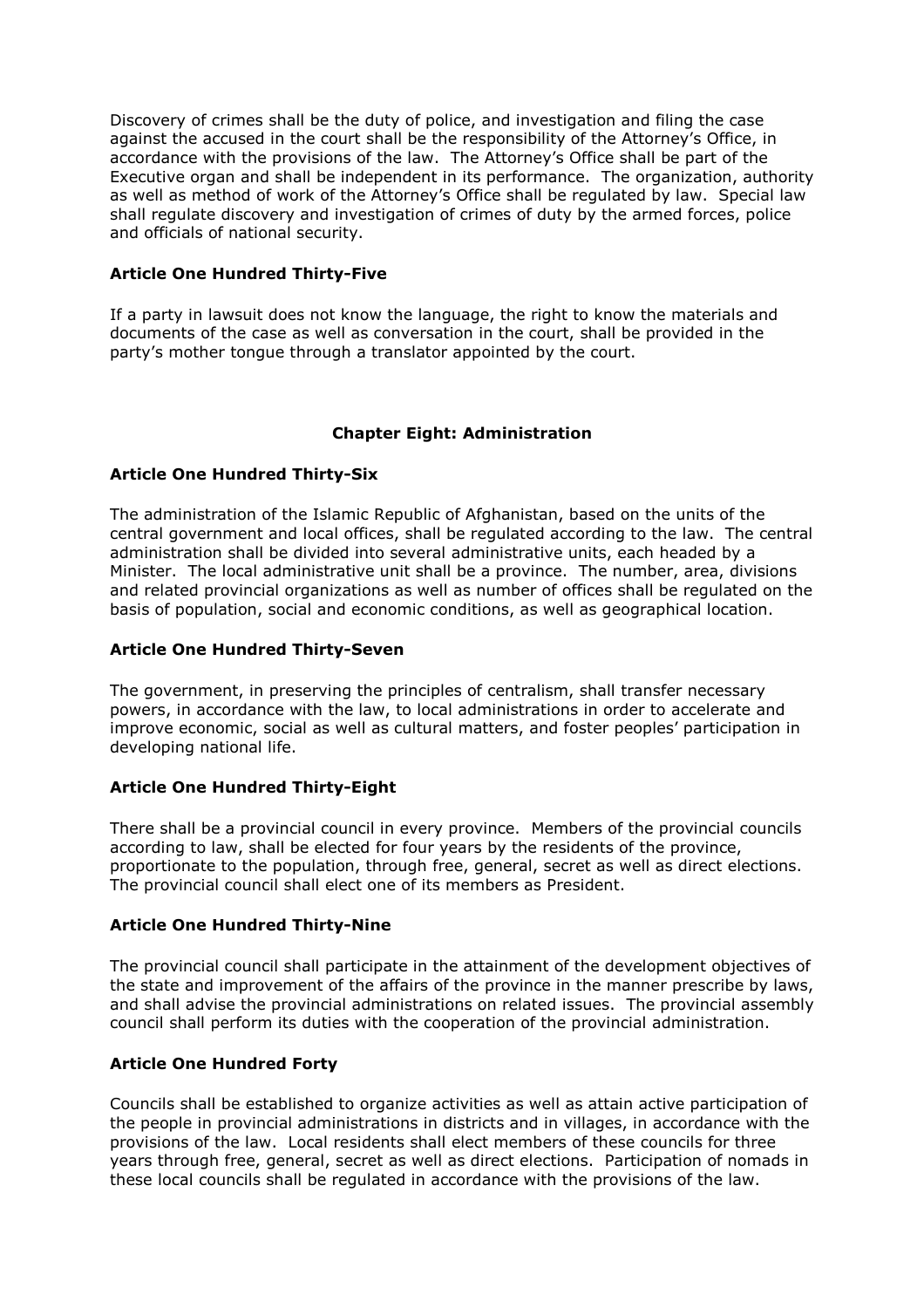### Article One Hundred Forty-One

To administer city affairs, municipalities shall be established. The mayor and members of municipal councils shall be elected through free, general, secret and direct elections. Matters related to municipalities shall be regulated by law.

### Article One Hundred Forty-Two

To implement the provisions as well as attain values enshrined in this Constitution, the state shall establish necessary offices.

### Chapter Nine: State of Emergency

### Article One Hundred Forty-Three

If because of war, threat of war, serious rebellion, natural disasters or similar conditions, protection of independence and national life become impossible through the channels specified in this Constitution, the state of emergency shall be proclaimed by the President, throughout the country or part thereof, with endorsement of the National Assembly. If the state of emergency continues for more than two months, the consent of the National Assembly shall be required for its extension.

### Article One Hundred Forty-Four

During the state of emergency, the President can, in consultation with the presidents of the National Assembly as well as the Chief Justice of the Supreme Court, transfer some powers of the National Assembly to the government.

### Article One Hundred Forty-Five

During the state of emergency, the President can, after approval by the presidents of the National Assembly as well as the Chief Justice of the Supreme Court, suspend the enforcement of the following provisions or place restrictions on them:

- 1. Clause Two of Article Twenty-Seven;
- 2. Article Thirty-Six;
- 3. Clause Two of Article Thirty-Seven;
- 4. Clause Two of Article Thirty-Eight.

# Article One Hundred Forty-Six

The Constitution shall not be amended during the state of emergency.

### Article One Hundred Forty-Seven

If the presidential term or the legislative term of the National Assembly expires during the state of emergency, the new general elections shall be postponed, and the presidential as well as parliamentary terms shall extend up to four months. If the state of emergency continues for more than four months, the President shall call the Loya Jirga. Within two months after the termination of the state of emergency, elections shall be held.

### Article One Hundred Forty-Eight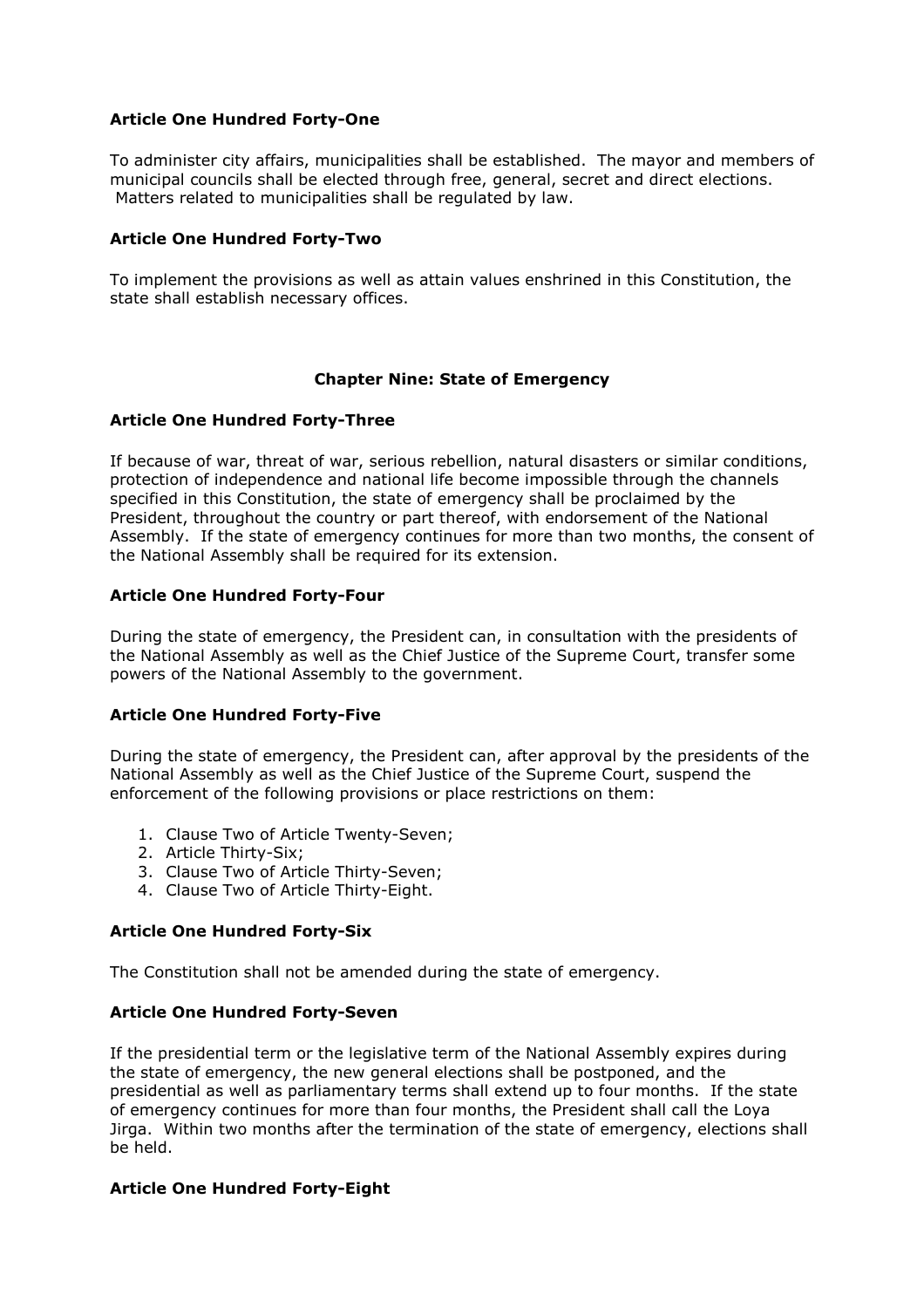At the termination of the state of emergency, measures adopted under Article One Hundred Forty-Four and One Hundred Forty-Five of this Constitution shall be void immediately.

### Chapter Ten: Amendments

### Article One Hundred Forty-Nine

The principles of adherence to the tenets of the Holy religion of Islam as well as Islamic Republicanism shall not be amended. Amending fundamental rights of the people shall be permitted only to improve them. Amending other articles of this Constitution, with due respect to new experiences and requirements of the time, as well as provisions of Articles Sixty-Seven and One Hundred Forty-Six of this Constitution, shall become effective with the proposal of the President and approval of the majority of National Assembly members.

# Article One Hundred Fifty

To process the amendment proposals, a commission comprised of members of the Government, National Assembly as well as the Supreme Court shall be formed by presidential decree to prepare the draft proposal. To approve the amendment, the Loya Jirga shall be convened by a Presidential decree in accordance with the provisions of the Chapter on Loya Jirga. If the Loya Jirga approves the amendment with the majority of two thirds of its members, the President shall enforce it after endorsement.

# Chapter Eleven: Miscellaneous Provisions

### Article One Hundred Fifty-One

The President, Vice-Presidents, Ministers, Chief Justice and members of the Supreme Court, the Attorney General, Heads of the Central Bank and National Directorate of Security, Governors and Mayors, during their term of offices, shall not engage in any profitable business with the state.

# Article One Hundred Fifty-Two

The President, Vice-Presidents, Ministers, Chief Justice and members of the Supreme Court, Presidents and members of the National Assembly, the Attorney General and judges shall not engage in other jobs during their term of office.

### Article One Hundred Fifty-Three

Judges, Attorneys, Officers of the Armed Forces, Police and officials of the National Security shall not become members of political parties during their term of office.

# Article One Hundred Fifty-Four

The wealth of the President, Vice-Presidents, Ministers, members of the Supreme Court as well as the Attorney General, shall be registered, reviewed and published prior to and after their term of office by an organ established by law.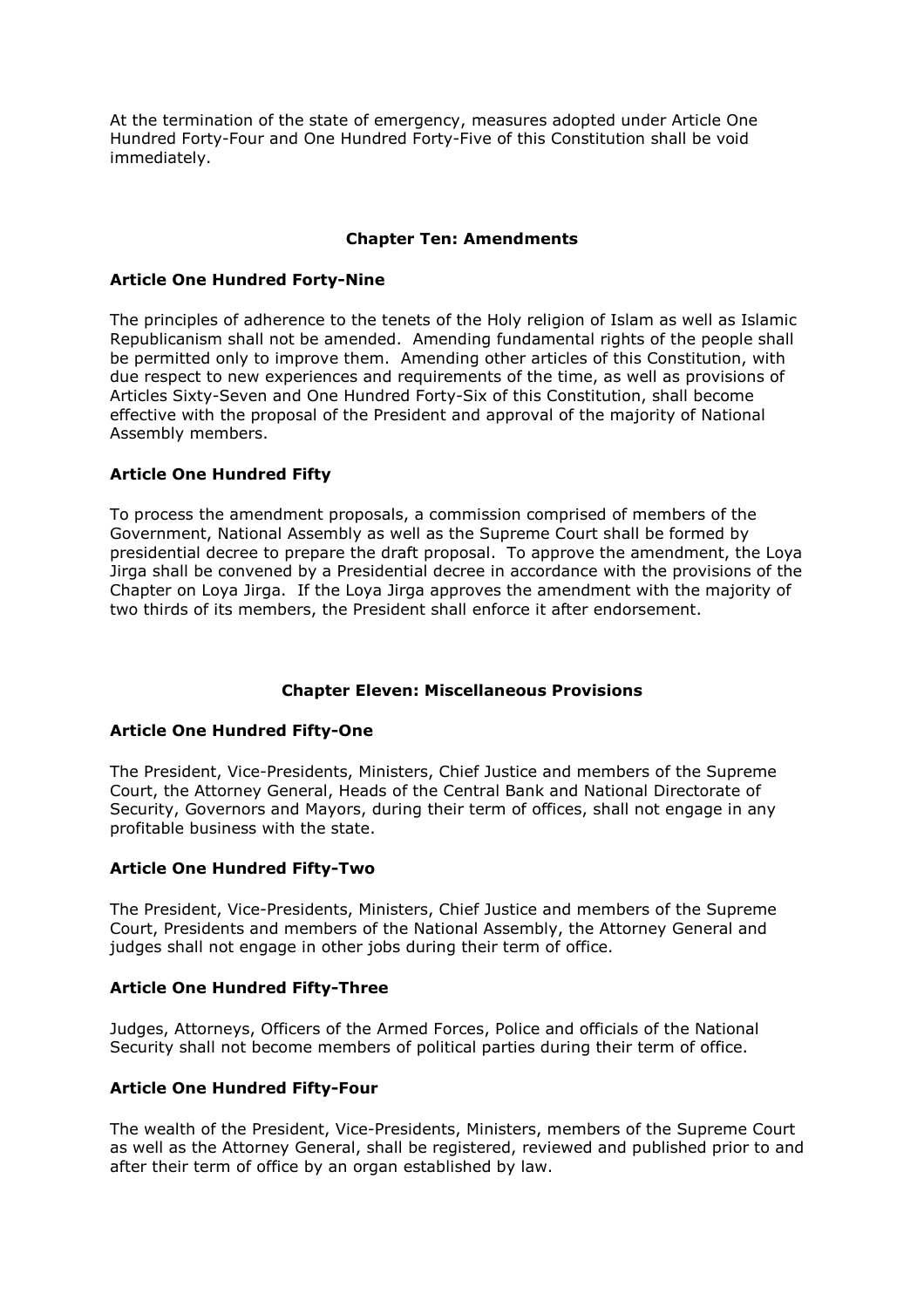# Article One Hundred Fifty-Five

Suitable salaries shall be fixed for Vice-Presidents, Ministers, Presidents, as well as members of the National Assembly and Supreme Court, judges, and Attorney General in accordance with the provisions of the law.

### Article One Hundred Fifty-Six

The Independent Elections Commission shall be established to administer and supervise every kind of elections as well as refer to general public opinion of the people in accordance with the provisions of the law.

### Article One Hundred Fifty-Seven

The Independent Commission for supervision of the implementation of the Constitution shall be established in accordance with the provisions of the law. Members of this Commission shall be appointed by the President with the endorsement of the House of People.

### Chapter Twelve: Transitional Provisions

### Article One Hundred Fifty-Eight

The title of the Father of the Nation and privileges bestowed upon His Majesty Mohammad Zahir Shah, the former King of Afghanistan, by the Emergency Loya Jirga of one thousand three hundred and eighty one (HS), (2002), with due respect to provisions of this Constitution, shall be preserved during his lifetime.

# Article One Hundred Fifty-Nine

The interim period between the adoption of the Constitution and the inauguration of the National Assembly shall be considered the transition period.

The Islamic Transitional Government of Afghanistan, during the transitional period, shall perform the following duties:

- 1. Issuing legislative decrees related to elections of the President, National Assembly as well as local councils within six months;
- 2. Issuing decrees regarding the organization and authority of courts as well as the commencement of work on fundamental organizations law in less than one year;
- 3. Establishing the Independent Elections Commission;
- 4. Completing necessary reforms to better regulate executive as well as judicial affairs;
- 5. Adopting necessary measures to prepare the ground for implementing provisions of the Constitution.

# Article One Hundred Sixty

The first President-Elect shall, according to provisions of this Constitution, commence work thirty days after election results are declared. Multilateral efforts shall be made to hold presidential as well as National Assembly elections concurrently and simultaneously. Pending the establishment of the National Assembly, its powers,